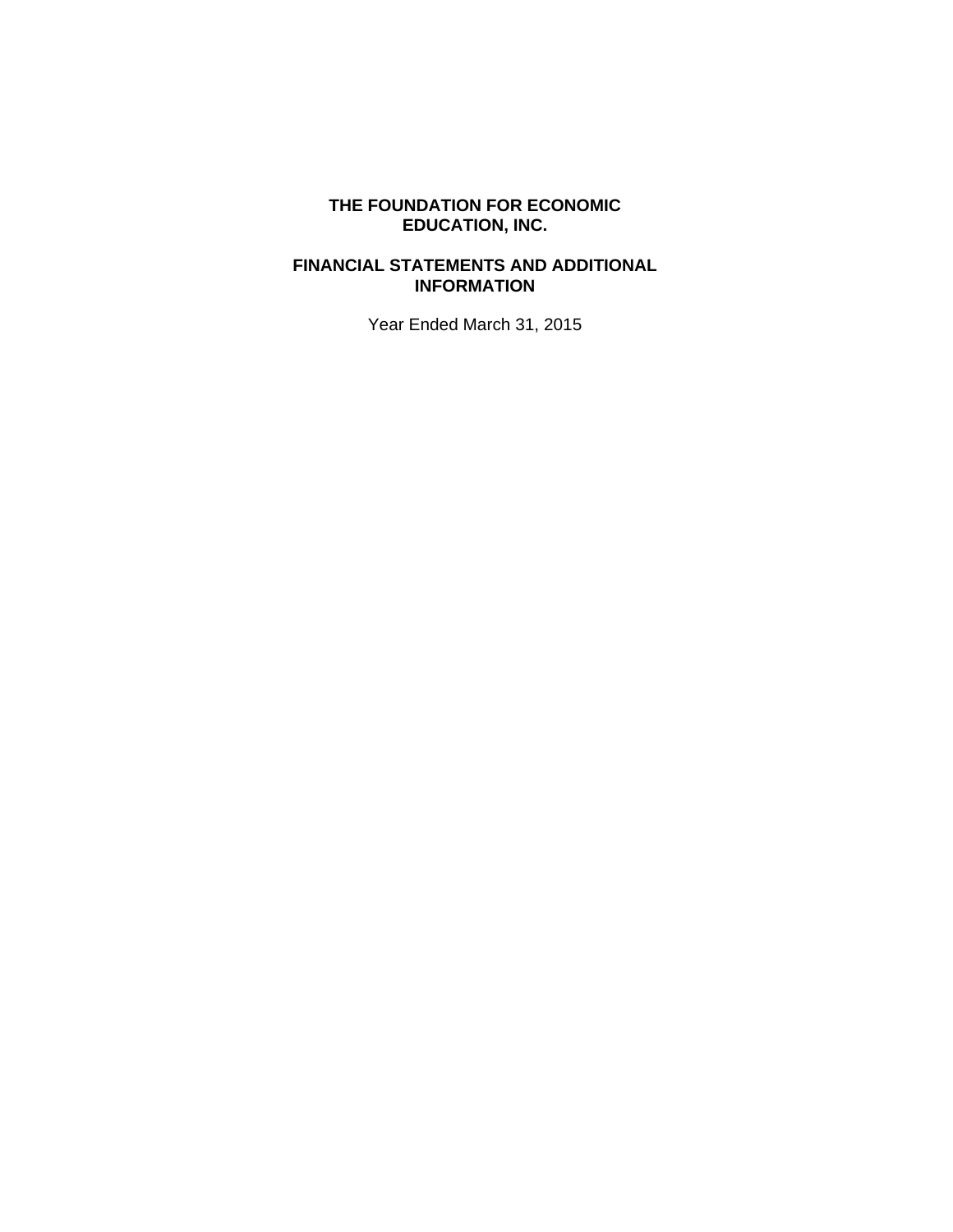#### **Mayer Hoffman McCann P.C. An Independent CPA Firm**



One Overton Park 3625 Cumberland Blvd. SE, Suite 800 Atlanta, Georgia 30339 770-858-4500 ph 770-858-4501 fx www.mhm-pc.com

## **INDEPENDENT AUDITORS' REPORT**

To the Board of Trustees

## **THE FOUNDATION FOR ECONOMIC EDUCATION, INC.**

## *Report on the Financial Statements*

We have audited the accompanying financial statements of the Foundation for Economic Education, Inc. (the "Foundation"), which comprise the statement of financial position as of March 31, 2015, and the related statements of activities and cash flows for the year then ended, and the related notes to the financial statements.

## *Management's Responsibility for the Financial Statements*

Management is responsible for the preparation and fair presentation of these financial statements in accordance with accounting principles generally accepted in the United States of America; this includes the design, implementation, and maintenance of internal control relevant to the preparation and fair presentation of financial statements that are free from material misstatement, whether due to fraud or error.

## *Auditors' Responsibility*

Our responsibility is to express an opinion on these financial statements based on our audit. We conducted our audit in accordance with auditing standards generally accepted in the United States of America. Those standards require that we plan and perform the audit to obtain reasonable assurance about whether the financial statements are free from material misstatement.

An audit involves performing procedures to obtain audit evidence about the amounts and disclosures in the financial statements. The procedures selected depend on the auditors' judgment, including the assessment of the risks of material misstatement of the financial statements, whether due to fraud or error. In making those risk assessments, the auditor considers internal control relevant to the entity's preparation and fair presentation of the financial statements in order to design audit procedures that are appropriate in the circumstances, but not for the purpose of expressing an opinion on the effectiveness of the entity's internal control. Accordingly, we express no such opinion. An audit also includes evaluating the appropriateness of accounting policies used and the reasonableness of significant accounting estimates made by management, as well as evaluating the overall presentation of the financial statements.

We believe that the audit evidence we have obtained is sufficient and appropriate to provide a basis for our audit opinion.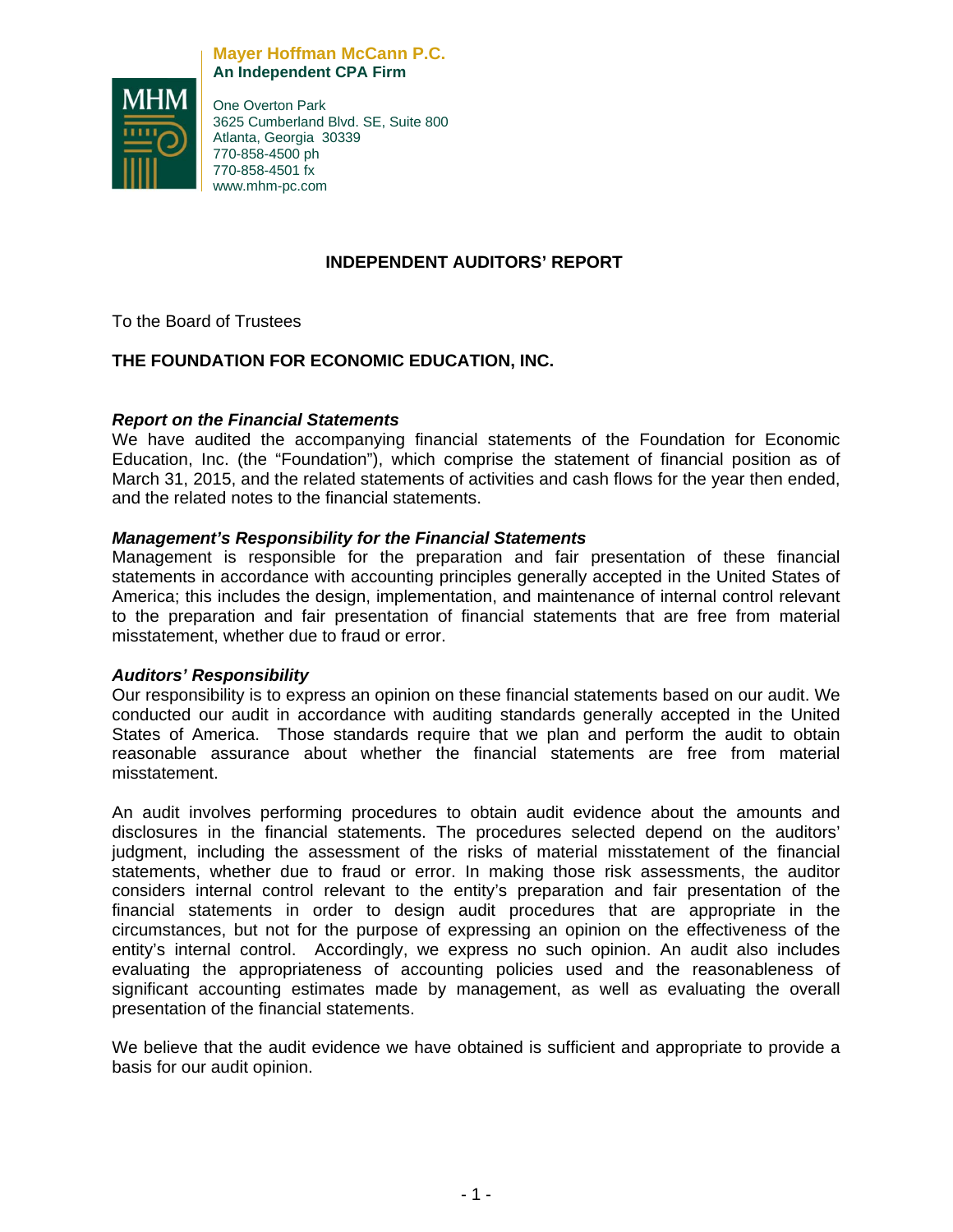

## *Opinion*

In our opinion, the financial statements referred to above present fairly, in all material respects, the financial position of the Foundation for Economic Education, Inc. as of March 31, 2015, and the changes in its net assets and its cash flows for the year then ended in accordance with accounting principles generally accepted in the United States of America.

Mayer Hoffman McCann P.C.

Atlanta, Georgia October 20, 2015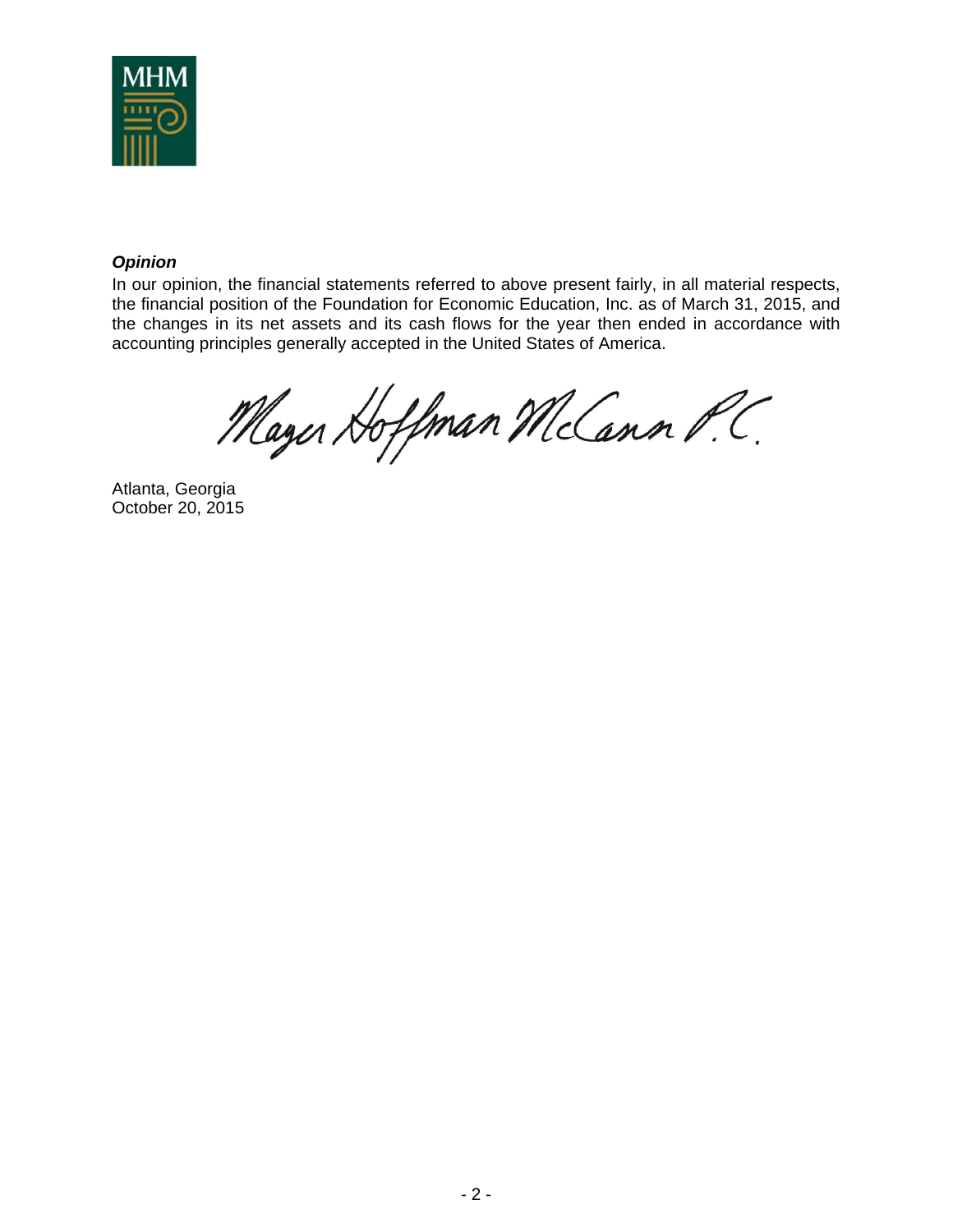## **STATEMENT OF FINANCIAL POSITION**

March 31, 2015

## **A S S E T S**

| <b>CURRENT ASSETS</b>                                         |                 |
|---------------------------------------------------------------|-----------------|
| Cash and cash equivalents                                     | \$<br>920,697   |
| Unconditional promises to give, net - current                 | 223,846         |
| Inventory                                                     | 86,428          |
| Prepaid expenses and other current assets                     | 67,386          |
| <b>TOTAL CURRENT ASSETS</b>                                   | 1,298,357       |
| PROPERTY AND EQUIPMENT, net                                   | 168,424         |
| NONCURRENT ASSETS                                             |                 |
| Unconditional promises to give, net - noncurrent              | 112,995         |
| Investments                                                   | 3,435,157       |
| Investments - endowments                                      | 1,485,448       |
| Investment in privately held company                          | 1,780,000       |
| Investments - held in trust                                   | 120,681         |
| Beneficial interests in investments - held in trust by others | 26,174          |
| TOTAL NONCURRENT ASSETS                                       | 6,960,455       |
| <b>TOTAL ASSETS</b>                                           | \$<br>8,427,236 |
| <b>LIABILITIES</b>                                            |                 |
| <b>CURRENT LIABILITIES</b>                                    |                 |
| Accounts payable and other accrued expenses                   | \$<br>262,544   |
| Income taxes payable                                          | 100,250         |
| Current portion of charitable gift annuity                    | 20,477          |
| <b>TOTAL CURRENT LIABILITIES</b>                              | 383,271         |
| <b>LONG-TERM LIABILITIES</b>                                  |                 |
| Charitable gift annuity, net of current portion               | 3,274           |
| Funds held in trust                                           | 120,681         |
| <b>TOTAL LONG-TERM LIABILITIES</b>                            | 123,955         |
| <b>TOTAL LIABILITIES</b>                                      | 507,226         |
| <b>NET ASSETS</b>                                             |                 |
| Unrestricted                                                  | 5,784,853       |
| Unrestricted - reserve on charitable gift annuity             | 100,000         |
| <b>TOTAL UNRESTRICTED</b>                                     | 5,884,853       |
| Temporarily restricted                                        | 496,674         |
| Permanently restricted                                        | 1,538,483       |
| <b>TOTAL NET ASSETS</b>                                       | 7,920,010       |
| TOTAL LIABILITIES AND NET ASSETS                              | \$<br>8,427,236 |

See Notes to Financial Statements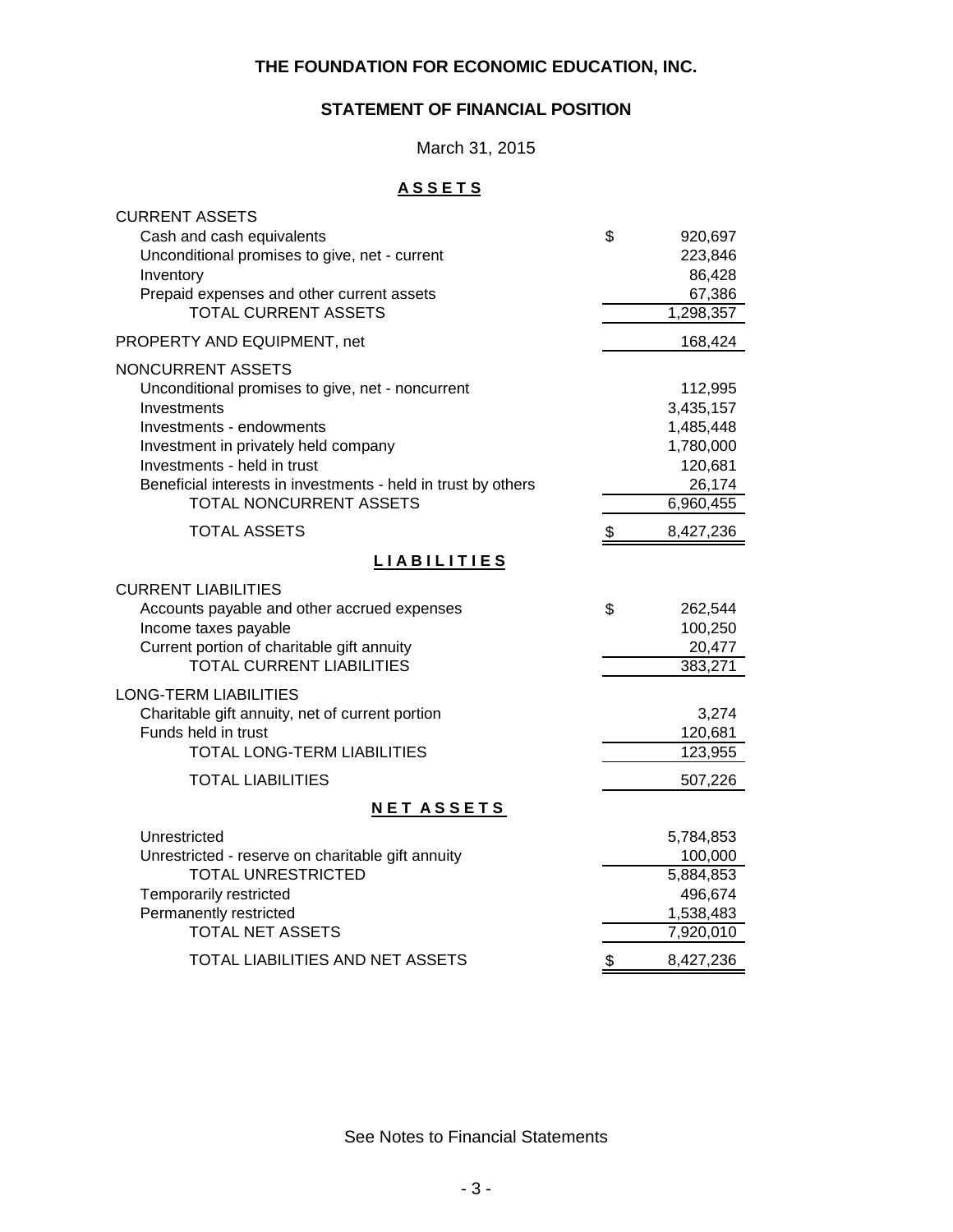## **STATEMENT OF ACTIVITIES**

## Year Ended March 31, 2015

|                                                   |    |                     | <b>Temporarily</b> |                   | Permanently |                   |                 |
|---------------------------------------------------|----|---------------------|--------------------|-------------------|-------------|-------------------|-----------------|
|                                                   |    | <b>Unrestricted</b> |                    | <b>Restricted</b> |             | <b>Restricted</b> | <b>Total</b>    |
|                                                   |    |                     |                    |                   |             |                   |                 |
| REVENUES, GAINS, AND OTHER SUPPORT                |    |                     |                    |                   |             |                   |                 |
| Contributions                                     | \$ | 2,109,415           | \$                 | 20,000            | \$          |                   | \$<br>2,129,415 |
| Publication income, net of cost of \$5,811        |    | 16,535              |                    |                   |             |                   | 16,535          |
| <b>Royalties</b>                                  |    | 27,857              |                    |                   |             |                   | 27,857          |
| Net investment income (loss),                     |    |                     |                    |                   |             |                   |                 |
| net of custodial fees of \$12,009                 |    | 282,189             |                    | 11,586            |             | (117)             | 293,658         |
| Gain on sale of property and equipment            |    |                     |                    |                   |             |                   |                 |
| net of fees of \$50,338                           |    | 2,710,336           |                    |                   |             |                   | 2,710,336       |
| Building deposit revenue                          |    | 100,188             |                    |                   |             |                   | 100,188         |
| Miscellaneous                                     |    | 17,369              |                    |                   |             |                   | 17,369          |
|                                                   |    | 5,263,889           |                    | 31,586            |             | (117)             | 5,295,358       |
| Net assets released from restrictions             |    | 264,368             |                    | (264, 368)        |             |                   |                 |
| TOTAL REVENUES, GAINS,                            |    |                     |                    |                   |             |                   |                 |
| AND OTHER SUPPORT                                 |    | 5,528,257           |                    | (232, 782)        |             | (117)             | 5,295,358       |
| <b>EXPENSES</b>                                   |    |                     |                    |                   |             |                   |                 |
| <b>Program Services</b>                           |    |                     |                    |                   |             |                   |                 |
| Seminars and lectures                             |    | 1,576,789           |                    |                   |             |                   | 1,576,789       |
| Books and publications                            |    | 516,060             |                    |                   |             |                   | 516,060         |
| Website outreach                                  |    | 801,368             |                    |                   |             |                   | 801,368         |
| <b>Total Program Services</b>                     |    | 2,894,217           |                    |                   |             | $\blacksquare$    | 2,894,217       |
|                                                   |    |                     |                    |                   |             |                   |                 |
| <b>Support Services</b><br>Management and general |    | 332,757             |                    |                   |             |                   | 332,757         |
| Fundraising/development                           |    | 565,772             |                    |                   |             |                   | 565,772         |
| <b>Total Support Services</b>                     |    | 898,529             |                    |                   |             |                   | 898,529         |
|                                                   |    |                     |                    |                   |             |                   |                 |
| <b>TOTAL EXPENSES</b>                             |    | 3,792,746           |                    |                   |             |                   | 3,792,746       |
| <b>INCREASE IN NET ASSETS</b>                     |    | 1,735,511           |                    | (232, 782)        |             | (117)             | 1,502,612       |
| NET ASSETS, beginning of year as restated         |    | 4,149,342           |                    | 729,456           |             | 1,538,600         | 6,417,398       |
| NET ASSETS, end of year                           | \$ | 5,884,853           | \$                 | 496,674           | \$          | 1,538,483         | \$<br>7,920,010 |

See Notes to Financial Statements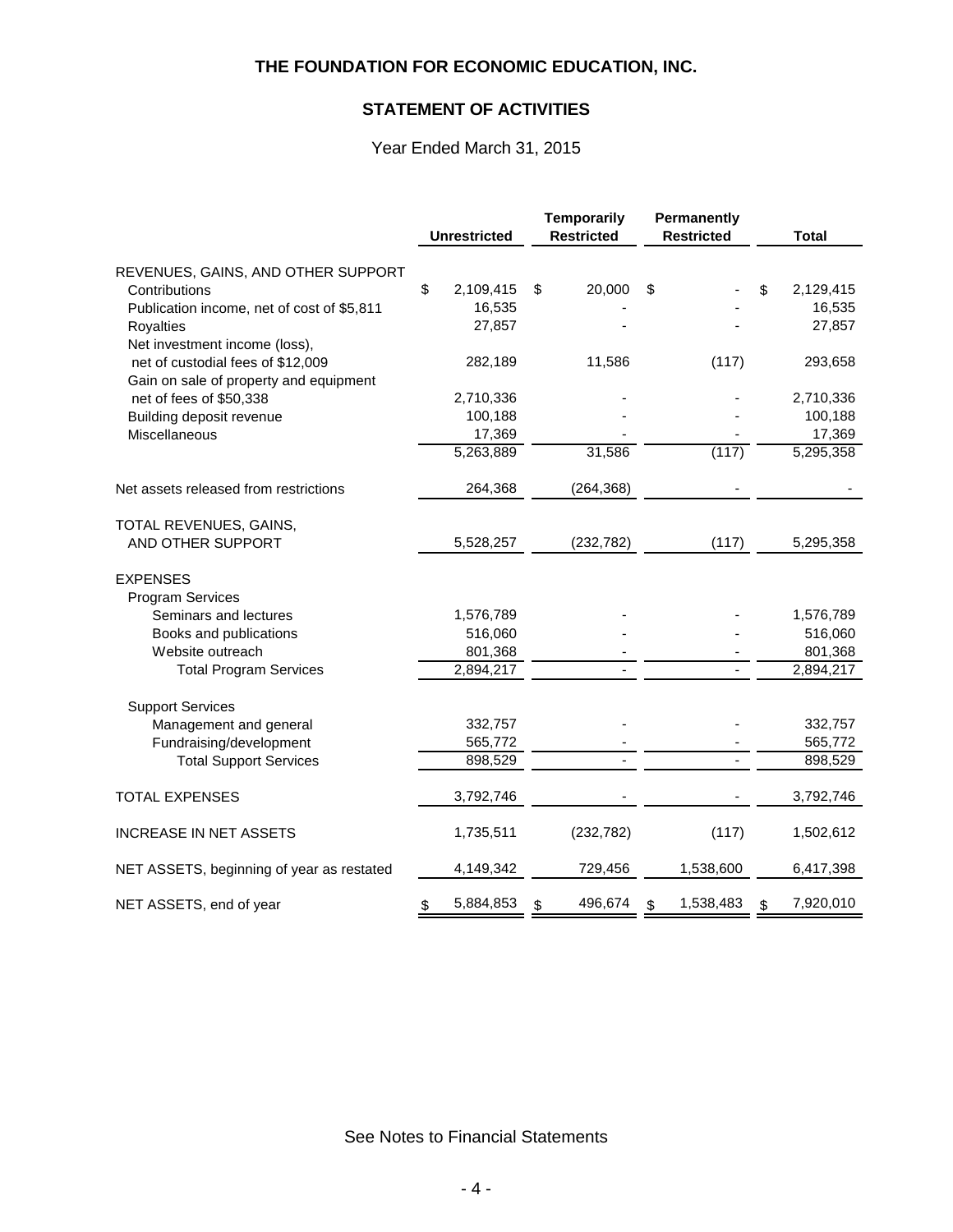## **STATEMENT OF CASH FLOWS**

Year Ended March 31, 2015

| <b>CASH FLOWS FROM OPERATING ACTIVITIES</b>         |               |             |
|-----------------------------------------------------|---------------|-------------|
| Net increase in net assets                          | \$            | 1,502,612   |
| Adjustments to reconcile net increase in net assets |               |             |
| to net cash flows from operating activities:        |               |             |
| Depreciation                                        |               | 88,646      |
| Gain on sale of property and equipment              |               | (2,710,336) |
| Unrealized gain on investments                      |               | (28, 398)   |
| Realized loss on sale of investments                |               | 39,562      |
| Change in value of split-interest agreements        |               | 7,035       |
| Contribution of investments                         |               | (42, 181)   |
| Decrease (increase) in operating assets:            |               |             |
| Unconditional promises to give, net                 |               | 229,201     |
| Inventory                                           |               | (22, 240)   |
| Prepaid expenses and other current assets           |               | 255,428     |
| Increase (decrease) in operating liabilities:       |               |             |
| Accounts payable and other accrued expenses         |               | (100, 155)  |
| Income taxes payable                                |               | 100,250     |
| Deferred revenue - Building escrow                  |               | (100, 188)  |
| NET CASH FLOWS FROM OPERATING ACTIVITIES            |               | (780, 764)  |
| <b>CASH FLOWS FROM INVESTING ACTIVITIES</b>         |               |             |
| Purchase of property and equipment                  |               | (102, 921)  |
| Proceeds from sale of property and equipment        |               | 2,816,562   |
| Purchase of investments                             |               | (4,818,854) |
| Proceeds from sale of investments                   |               | 2,840,050   |
| NET CASH FLOWS FROM INVESTING ACTIVITIES            |               | 734,837     |
| <b>CASH FLOWS FROM FINANCING ACTIVITIES</b>         |               |             |
| Payment of charitable gift annuities                |               | (5, 488)    |
| Payment of capital lease                            |               | (450)       |
|                                                     |               |             |
| NET CASH FLOWS FROM FINANCING ACTIVITIES            |               | (5,938)     |
| <b>NET DECREASE IN CASH</b>                         |               | (51, 865)   |
| CASH AND CASH EQUIVALENTS, BEGINNING OF PERIOD      |               | 972,562     |
| CASH AND CASH EQUIVALENTS, END OF PERIOD            | $\frac{1}{2}$ | 920,697     |
|                                                     |               |             |

See Notes to Financial Statements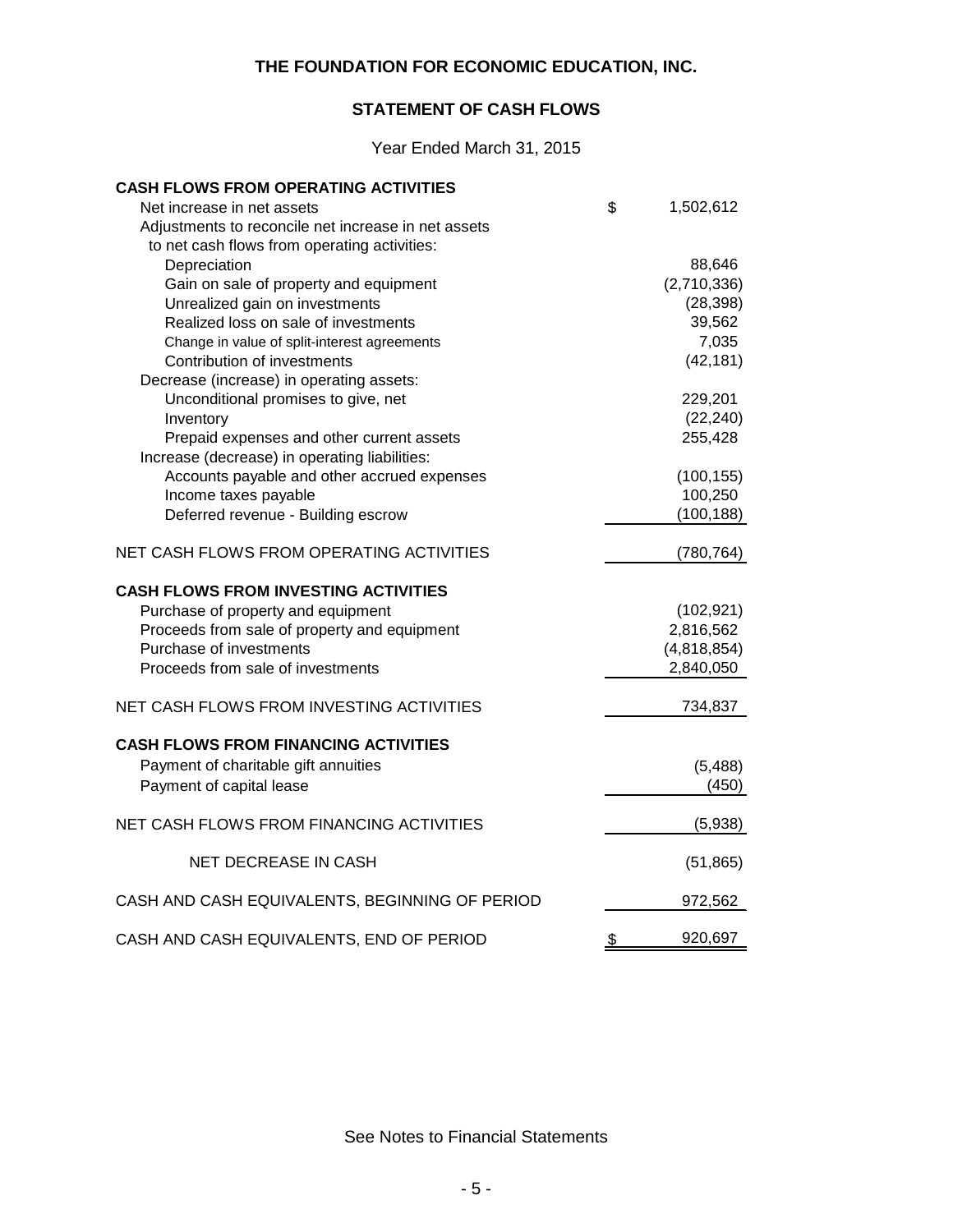## **NOTES TO FINANCIAL STATEMENTS**

#### **(1) Nature of organization and summary of significant accounting policies**

**Nature of activities** - The Foundation for Economic Education, Inc. ("Foundation") is a non-profit Foundation incorporated in the State of New York. Its purpose is to promote the principles of sound economics, including individual freedom, private property, limited government and free trade. The Foundation publishes pamphlets, books and *The Freeman* monthly magazine, as well as opinion editorials dealing with topics of economics, history and moral philosophy. The Foundation also conducts introductory and advanced seminars, debates and runs web sites promoting economic education.

**Basis of accounting** - The Foundation prepares its financial statements on the accrual basis of accounting in accordance with accounting principles generally accepted in the United States of America (U.S. GAAP).

**Basis of presentation** - The Foundation's financial statement presentation follows the recommendations of Financial Accounting Standards Board (FASB) Accounting Standards Codification (ASC) 958, *Not-for-Profit Entities*. Under FASB ASC 958, the Foundation is required to report information regarding its financial position and activities according to three classes of net assets: unrestricted net assets, temporarily restricted net assets, and permanently restricted net assets.

Contributions that are restricted by the donor are reported as increases in unrestricted net assets if the restrictions expire (that is, when a stipulated time restriction ends or purpose restriction is accomplished) in the reporting period in which the revenue is recognized. All other donor-restricted contributions are reported as increases in temporarily or permanently restricted net assets, depending on the nature of the restrictions. When a restriction expires, temporarily restricted net assets are reclassified to unrestricted net assets and reported in the statement of activities as net assets released from restrictions.

**Use of estimates** - The preparation of financial statements in conformity with U.S. GAAP requires management to make estimates and assumptions that affect the reported amounts of assets and liabilities and disclosure of contingent assets and liabilities at the date of financial statements, and the reported amounts of revenues and expenses during the reporting period.

Material estimates that are particularly susceptible to significant change relate to the determination of the fair value of investment (Note 2), in particular the Level 3 investments. Actual results could differ from those estimates.

**Cash and cash equivalents** - The Foundation considers cash on hand, money markets, unrestricted demand deposits in banks, and certificates of deposit with original maturities of three months or less, to be cash equivalents for the purpose of the statement of cash flows.

**Inventory** - The Foundation maintains an inventory of its publications for sale. Inventory is stated at the lower of cost or market determined on a first-in first-out basis.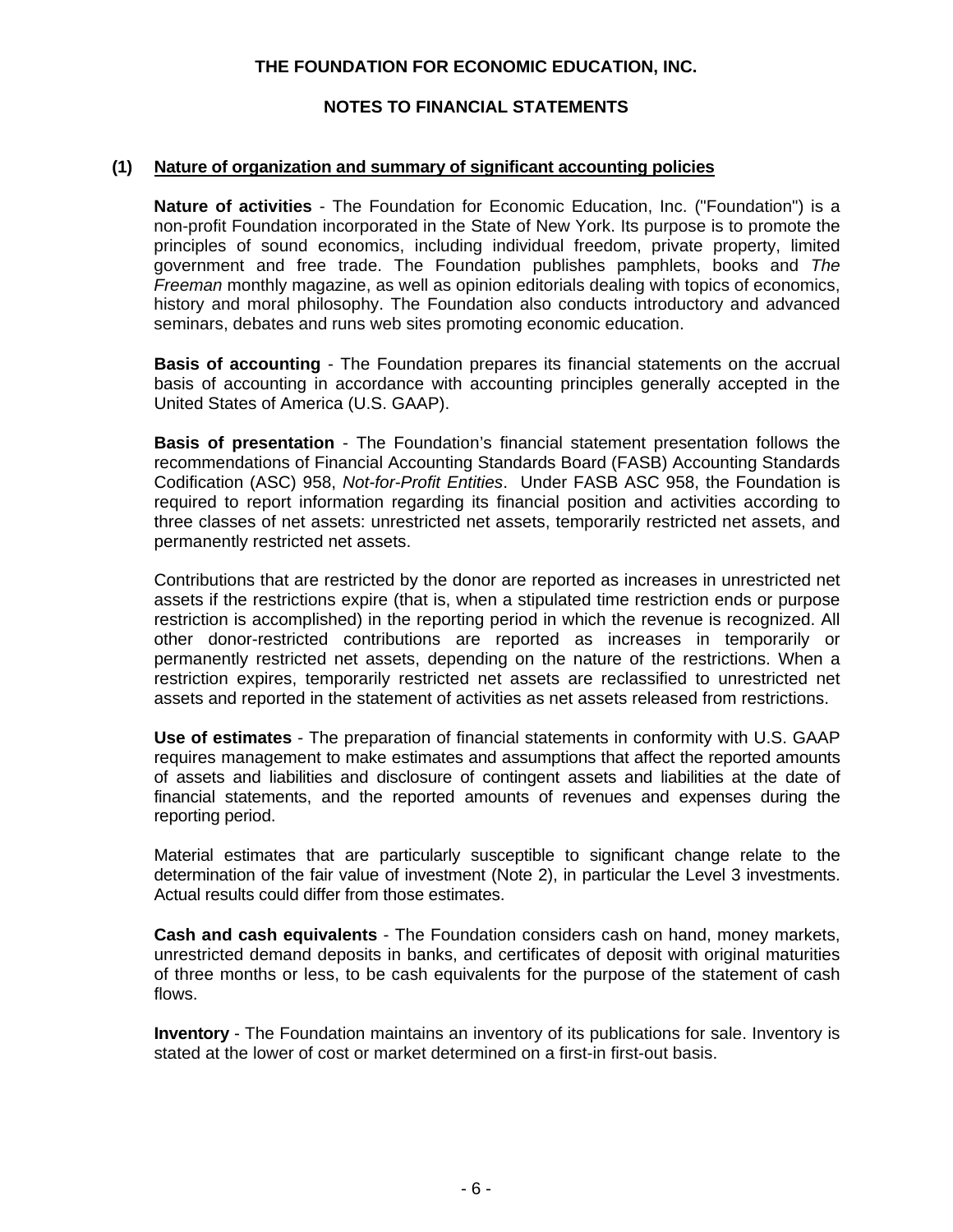## **NOTES TO FINANCIAL STATEMENTS**

#### **(1) Nature of organization and summary of significant accounting policies - continued**

**Investments** - The Foundation has adopted FASB ASC 958-320, *Accounting for Certain Investments Held by Not-For-Profit Foundations*, whereby investments in marketable securities with readily determinable fair values and all investments in debt securities are reported at their fair values in the statements of financial position. Gains and losses on investments are recognized in the statement of activities as increases or decreases in unrestricted net assets unless their use is temporarily or permanently restricted by explicit donor stipulations or by law.

On September 17, 2010, New York State passed the New York State Prudent Management of Institutional Funds Act ("NYPMIF A"), its version of the Uniform Prudent Management of Institutional Funds Act ("UPMIF A"). All not-for-profit Foundations formed in New York must apply this law. The Foundation classifies donor-restricted endowment funds as permanently restricted net assets, unless otherwise stipulated by the donor: (a) the original value of gifts donated to the permanent endowment, (b) the original value of subsequent gifts to the permanent endowment and (c) accumulations to the permanent endowment made in accordance with the direction of the applicable donor gift instrument at the time the accumulation is added to the funds.

From time to time, the fair value of the assets associated with an individual donorrestricted endowment fund may fall below the fund's historical dollar value. Under NYPMIFA, the Foundation may spend below the historical dollar value of its endowment funds, if determined to be prudent, unless specific donors have stipulated to the contrary. FASB ASC 958-205 *Not for Profit Entities Presentation of Financial Statements* requires the portion of a donor restricted endowment fund that is not classified as permanently restricted to be classified as temporarily restricted net assets until appropriated for expenditure.

The Foundation's investment policies, as approved by the Board of Trustees, are as follows: There will be a cash reserve for operations, with a target balance at each March 31 equal to 30% of the coming fiscal's year's expenditure budget, to be invested in cash and near-cash instruments. There will be a liquidity reserve for contingencies, with a target balance at each March 31 equal to 30% of the coming fiscal year's expenditure budget, to be invested in cash, near-cash and medium-term fixed-income instruments. Finally, all other investable funds, to be invested in accordance with the investment policies set forth by the board; provided, however, that to the extent there are donor-imposed restrictions on investment of specific funds which conflict with these investment policies, the donor-imposed restrictions will govern.

The following are the asset allocation guidelines set forth by FEE's Board of Directors:

|              | Long-Term Target | Allowable Range |  |  |  |
|--------------|------------------|-----------------|--|--|--|
| Equity       | 75%              | $50\%$ - 90%    |  |  |  |
| Fixed Income | <b>20%</b>       | $0\% - 35\%$    |  |  |  |
| Cash         | .5%              | $0\% - 20\%$    |  |  |  |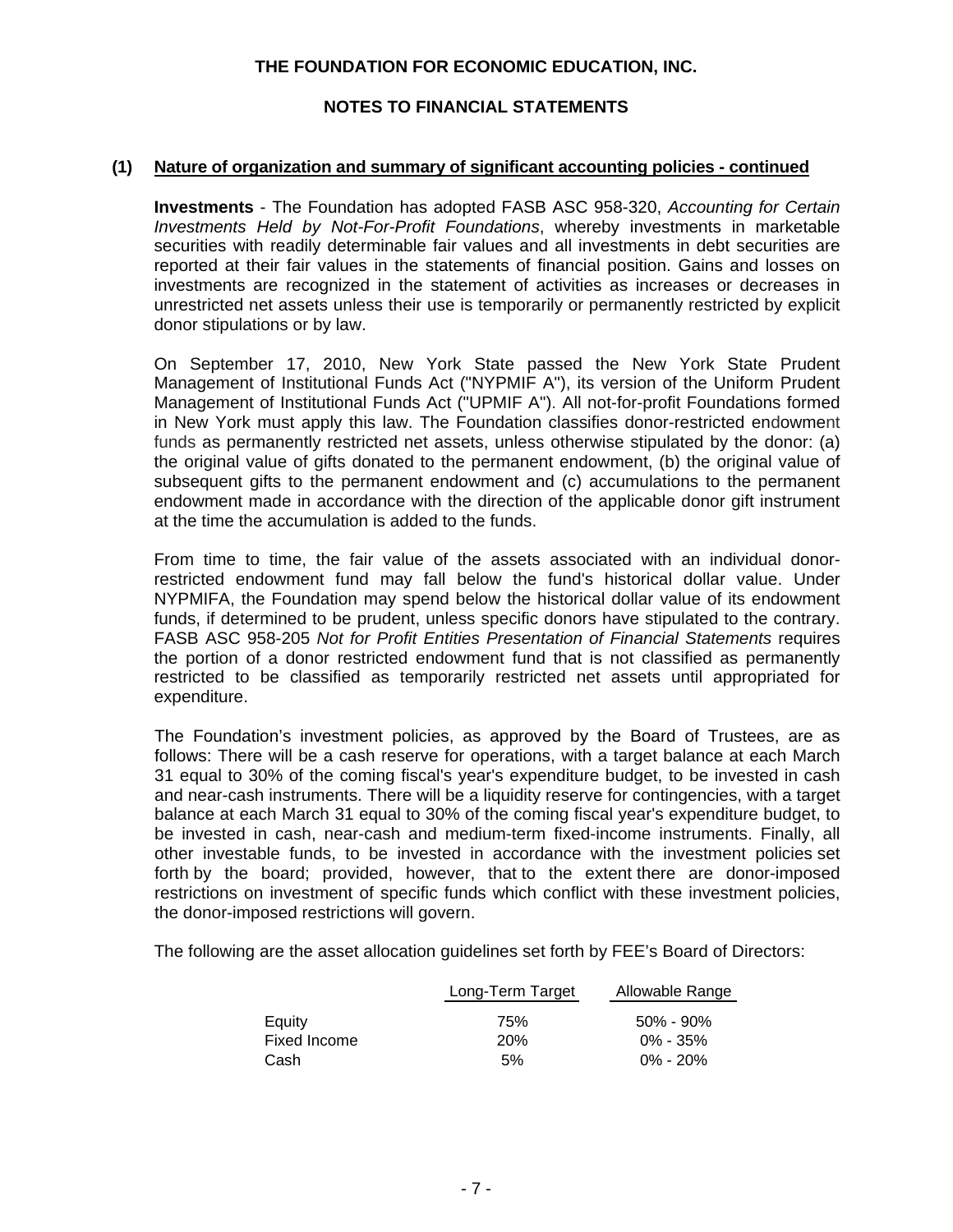## **NOTES TO FINANCIAL STATEMENTS**

#### **(1) Nature of organization and summary of significant accounting policies - continued**

**Investments – continued** -These percentages will be based on the fair market value of investments. Additionally, within the equity category, up to 20% of total domestic equity may be allocated to small- and mid-cap value funds. Further, an allocation of up to 20% of total equity may be allocated to international equities.

On an annual or more frequent basis, the Foundation calculates the amounts distributable from each of its restricted accounts and releases such amounts for expenditure on the purposes specified by the respective donors, as summarized in Note 4.

**Contributions and unconditional promises to give** - The Foundation has adopted Financial Accounting Standards Board (FASB) Codification Section 958-605 *Not for Profit Entities Revenue Recognition*. FASB Codification Section 958-605 requires that unconditional promises to give (pledges) be recorded as receivables and revenue and requires that the Foundation distinguish between contributions received for each net asset category in accordance with donor-imposed restrictions. Contributions received are recorded as unrestricted, temporarily restricted, or permanently restricted support depending on the existence and/or nature of any donor restrictions. Contributions are recognized when the donor makes a promise to give that is, in substance, unconditional. Contributions that are restricted by the donor are reported as increases in unrestricted net assets if the restrictions expire in the fiscal year in which the contributions are recognized. All other donor-restricted contributions are reported as increases in temporarily or permanently restricted net assets depending on the nature of the restrictions. When a restriction expires, temporarily restricted net assets are reclassified to unrestricted net assets.

The Foundation uses the allowance method to determine uncollectible promises receivable. The allowance is based upon prior years' experience and managements' analysis of specific promise made. Management believes that all of the unconditional promises to give are collectible, and therefore no allowance was recorded at March 31, 2015.

**Contributed services** - Donated services are recognized as contributions if the services create or enhance non-financial assets or if the services required specialized skills, are performed by people with those skills, and would otherwise be purchased by the Foundation. In addition, volunteers provide assistance with specific programs that is not recognized as revenue since the recognition criteria were not met.

**Donated property and equipment** - Donations of property and equipment are recorded as contributions at fair value at the date of donation. Such donations are reported as increases in unrestricted net assets unless the donor has restricted the donated asset to a specific purpose. Assets donated with explicit restrictions regarding their use and contributions of cash that must be used to acquire property and equipment are reported as restricted contributions. Absent donor stipulations regarding how long those donated assets must be maintained, the Foundation reports expirations of donor restrictions when the donated or acquired assets are placed in service as instructed by the donor. The Foundation reclassifies temporarily restricted net assets to unrestricted net assets at that time.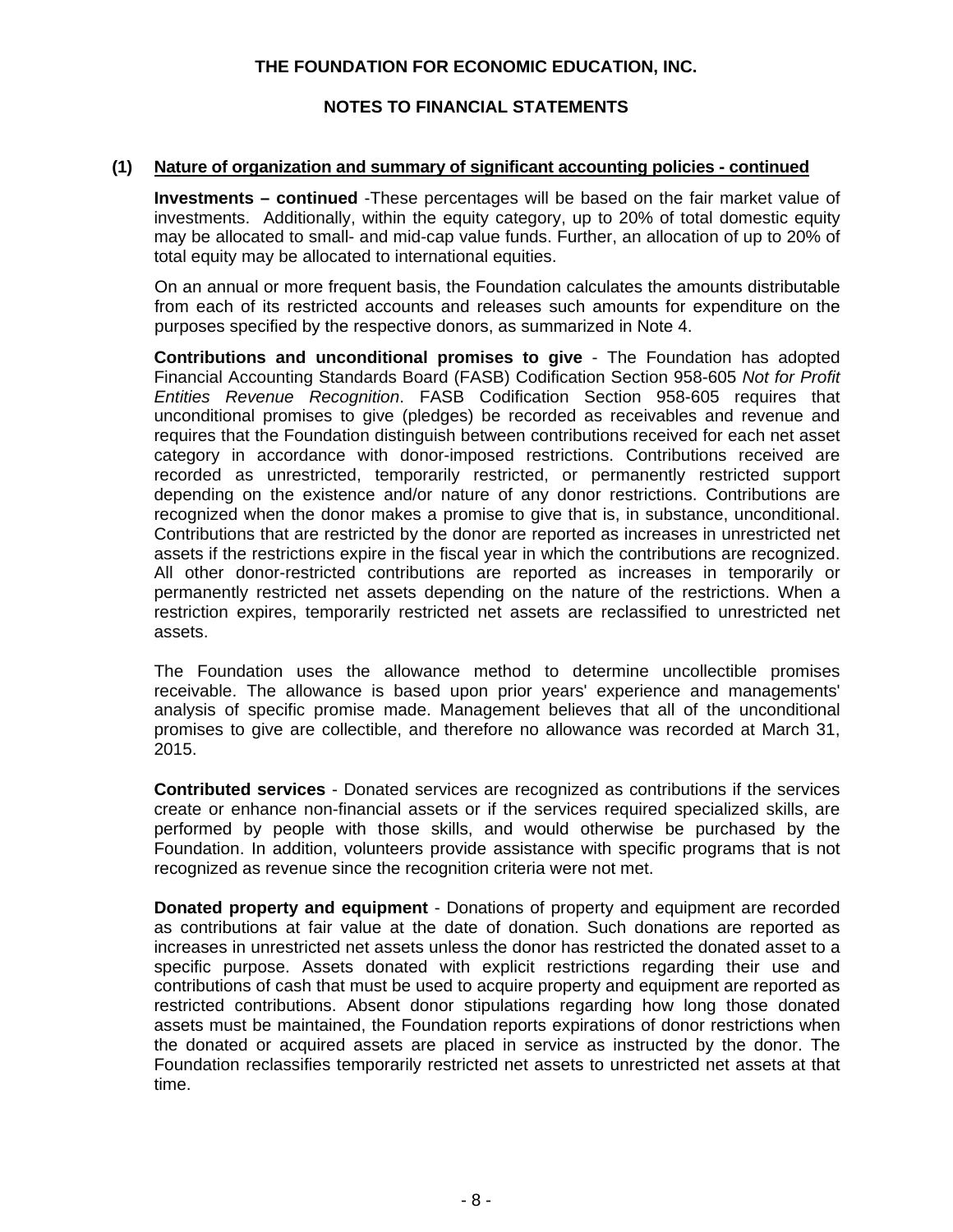## **NOTES TO FINANCIAL STATEMENTS**

#### **(1) Nature of organization and summary of significant accounting policies - continued**

**Depreciation** - Property and equipment are stated at cost and depreciated using an accelerated method over the estimated useful lives. Maintenance and repairs, which do not extend the life of an asset, are expensed as incurred. Property is evaluated for impairment whenever events or changes in circumstances indicate that the carrying value may not be recoverable. Estimated useful lives are as follows:

| <b>Assets</b>                   | <b>Useful Lives</b> |
|---------------------------------|---------------------|
| Computer equipment and software | $3 - 5$ years       |
| Furniture and equipment         | $5 - 7$ years       |
| Building and improvements       | $10 - 39$ years     |

**Advertising** - Advertising costs are expended as incurred. For the year ended March 31, 2015, the costs expended were \$43,264.

**Income taxes** - The Foundation is exempt from federal income tax under Section 501(c)(3) of the Internal Revenue Code ("IRC") of 1954, as amended, and, as such, is not subject to income taxes on income received for exempt purposes. Income from certain activities not directly related to the Foundation's tax-exempt purpose is subject to taxation as unrelated business income. In addition, the Foundation holds an investment in an S-Corporation that is considered a pass-through entity under the IRC. Accordingly, the Foundation is liable for any income tax generated from this unrelated business income received from its investment. During the year ended March 31, 2015, the Foundation recorded income tax expense of \$155,955 on this unrelated business activity. Income taxes paid totaled \$1,120 for 2015.

**Uncertain tax positions** - The Foundation accounts for the effect of any uncertain tax positions based on a more likely than not threshold to the recognition of the tax positions being sustained based on the technical merits of the position under scrutiny by the applicable taxing authority. If a tax position or positions are deemed to result in uncertainties of those positions, the unrecognized tax benefit is estimated based on a cumulative probability assessment that aggregates the estimated tax liability for all uncertain tax positions. The Foundation has identified its tax status as a tax exempt entity as a tax position; however, the Foundation has determined that such tax position does not result in an uncertainty requiring recognition. The Foundation believes it is no longer subject to tax examinations for years prior to 2011.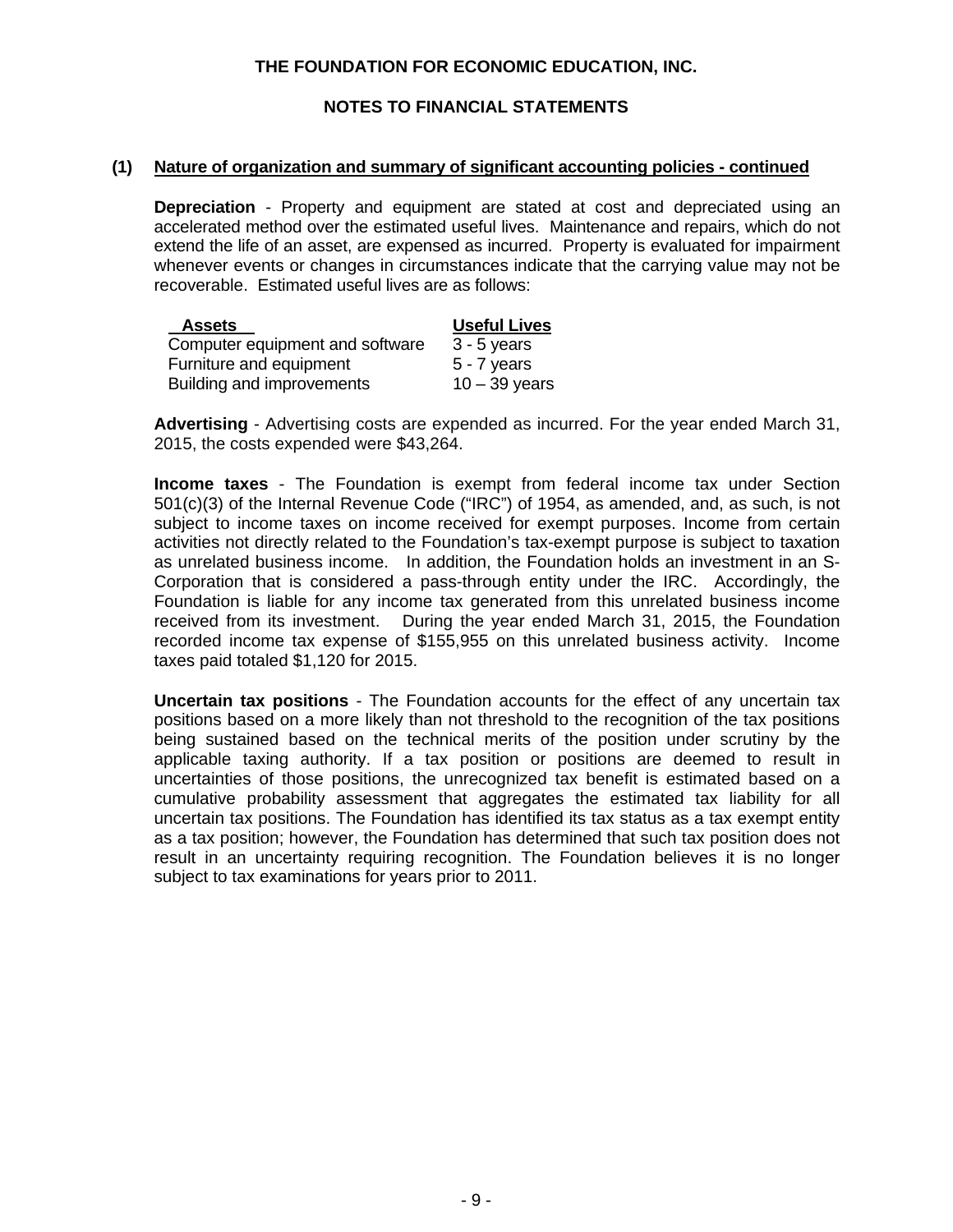## **NOTES TO FINANCIAL STATEMENTS**

#### **(2) Investments and fair value measurements**

U.S. GAAP defines fair value and establishes a hierarchy for reporting the reliability of input measurements used to assess fair value for all assets and liabilities. Fair value is defined as the selling price that would be received for an asset, or paid to transfer a liability, in the principal or most advantageous market on the measurement date. The hierarchy gives the highest priority to unadjusted quoted prices in active markets for identical assets or liabilities (level 1 measurements) and the lowest priority to unobservable inputs (level 3 measurements). The three levels of the fair value hierarchy are described below:

Level 1 - Observable inputs such as quoted market prices in active markets for identical assets or liabilities.

Level 2 - Directly or indirectly observable inputs for quoted and other than quoted prices for identical or similar assets or liabilities in active or non-active markets.

Level 3 - Unobservable inputs not corroborated by market data, therefore requiring the entity to use the best information available in the circumstances, including the entity's own data.

The asset or liability's fair value measurement level within the fair value hierarchy is based on the lowest level of any input that is significant to the fair value measurement. Valuation techniques used need to maximize the use of observable inputs and minimize the use of unobservable inputs.

Following is a description of the valuation methodologies used for assets measured at fair value. There have been no changes in the methodologies used at March 31, 2015.

*Mutual funds and exchange traded funds*: Valued at the daily closing price as reported by the fund. Mutual funds and exchange traded funds held by the Foundation are openend mutual funds that are registered with the Securities and Exchange Commission. These funds are required to publish their daily Net Asset Value ("NAV") and to transact at that price. The funds held by the Foundation are deemed to be actively traded.

*Common stock:* The Foundation has a 1.38% ownership in a privately held company. The estimate of the investment's fair value was \$1,780,000 at March 31, 2015, and is recorded in noncurrent assets due to the illiquid nature of the investment. In 2015, the Foundation estimated fair value using a weighted-average estimate using both income and market approaches that incorporate observable inputs from comparable companies. However, the stock is not traded in an active market, and therefore the investment is recorded at fair value using level 3 inputs.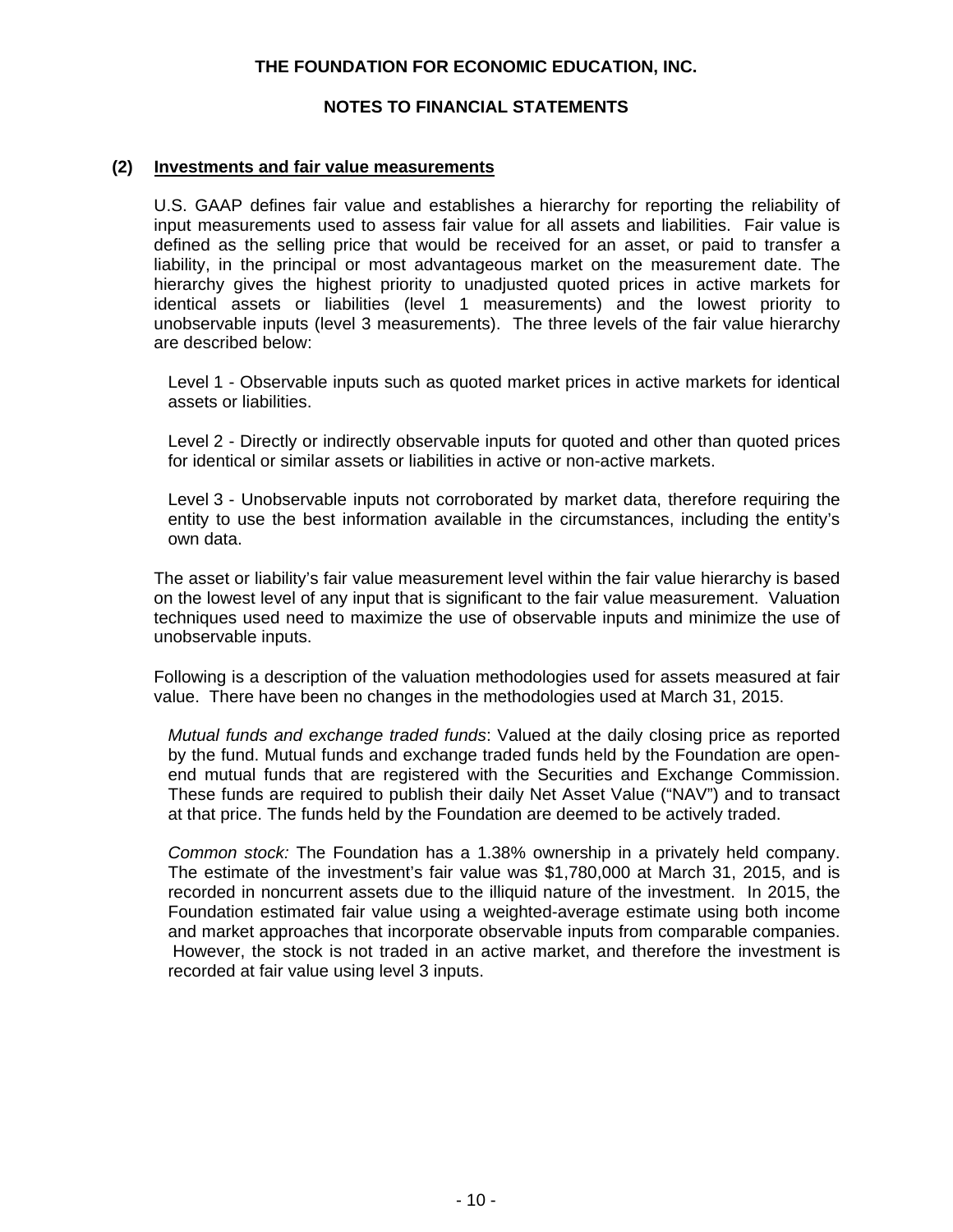## **NOTES TO FINANCIAL STATEMENTS**

#### **(2) Investments and fair value measurements - continued**

The preceding methods described may produce a fair value calculation that may not be indicative of the net realizable value or reflective of future fair values. Furthermore, although the Foundation believes its valuation methods are appropriate and consistent with other market participants, the use of different methodologies or assumptions to determine the fair value of certain financial instruments could result in a different fair value measurement at the reporting date.

The following tables set forth by level, within the fair value hierarchy, the Foundation's investments, including beneficial interests held in investments, at fair value as of March 31, 2015:

| Level 1   |   | Level 2<br>Level 3 |   | Total     |           |
|-----------|---|--------------------|---|-----------|-----------|
| 4,865,551 |   |                    | S |           | 4,865,551 |
| 148,576   |   | -                  |   | -         | 148,576   |
| 53,333    |   | -                  |   | 1,780,000 | 1,833,333 |
| 5,067,460 | S |                    | S | 1,780,000 | 6,847,460 |
|           |   |                    |   |           |           |

The following tables set forth a summary of changes in the fair value of the Foundation's level 3 assets for the year ended March 31, 2015. The unrealized gain from level 3 investment is recorded in net investment income on the statement of activities.

| Balance, April 1, 2014  | \$1,774,000 |
|-------------------------|-------------|
| Unrealized gain         | 6.000       |
| Balance, March 31, 2015 | \$1,780,000 |
|                         |             |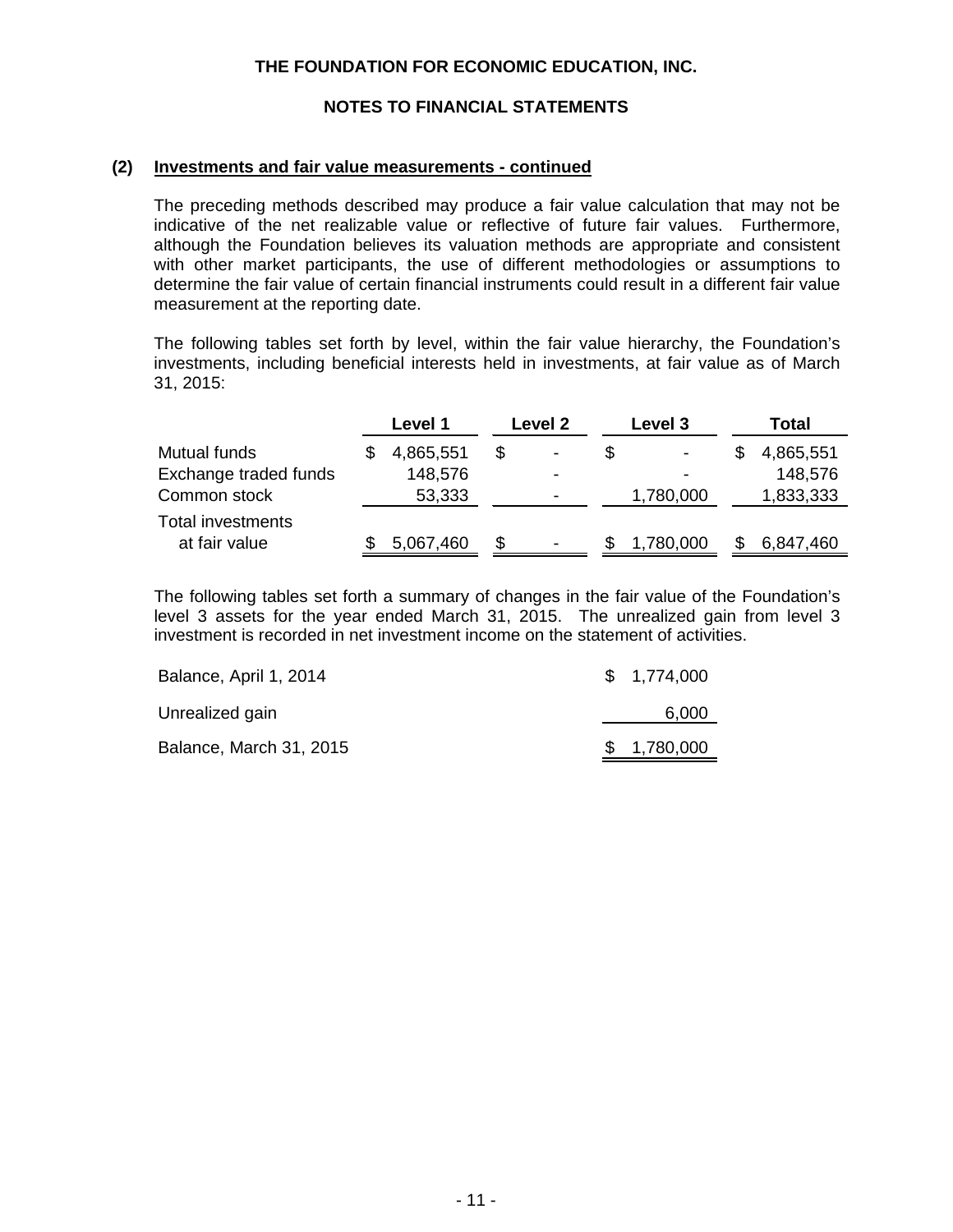## **NOTES TO FINANCIAL STATEMENTS**

#### **(2) Investments and fair value measurements - continued**

The following table presents the Level 3 investment, the valuation techniques used to measure the fair value of that investment, and the significant unobservable inputs and the range of values for those inputs. Changes in these inputs may result in a significant change in the fair value of the investment.

|                        |                   | <b>Valuation</b>                                      | Unobservable                                      |               |
|------------------------|-------------------|-------------------------------------------------------|---------------------------------------------------|---------------|
| <b>Description</b>     | <b>Fair Value</b> | <b>Techniques</b>                                     | <b>Inputs</b>                                     | Range         |
| Common<br><b>Stock</b> |                   | \$1,780,000 Capitalized earnings                      | Weighted average cost of<br>capital               | 11%           |
|                        |                   |                                                       | Discount for lack of<br>marketability and control | 25%           |
|                        |                   | Merger and acquisition Multiple of earnings<br>method |                                                   | $5.20 - 5.50$ |
|                        |                   |                                                       | Discount for lack of<br>marketability and control | 25%           |

The following presents the fair value and cost basis of the investments as of March 31, 2015, and the composition of the net investment gain for the year then ended:

|                                                        | Cost            | <b>Fair Value</b> |           |  |  |
|--------------------------------------------------------|-----------------|-------------------|-----------|--|--|
| Mutual and exchange traded funds                       | \$<br>4,992,977 | \$                | 5,014,127 |  |  |
| Common stock                                           | 931,751         |                   | 1,833,333 |  |  |
|                                                        | \$<br>5,924,728 | \$                | 6,847,460 |  |  |
| Net investment return:                                 |                 |                   |           |  |  |
| Interest and dividends                                 |                 | \$                |           |  |  |
|                                                        |                 |                   | 57,285    |  |  |
| Realized loss                                          |                 |                   | (39, 562) |  |  |
| Unrealized gains                                       |                 |                   | 22,398    |  |  |
| Unrealized gain - investment in privately held company |                 | 6,000             |           |  |  |
| Dividend income - investment in privately held company |                 | 259,546           |           |  |  |
| Investment fees                                        |                 |                   | (12,009)  |  |  |
| Net investment income                                  |                 |                   | 293,658   |  |  |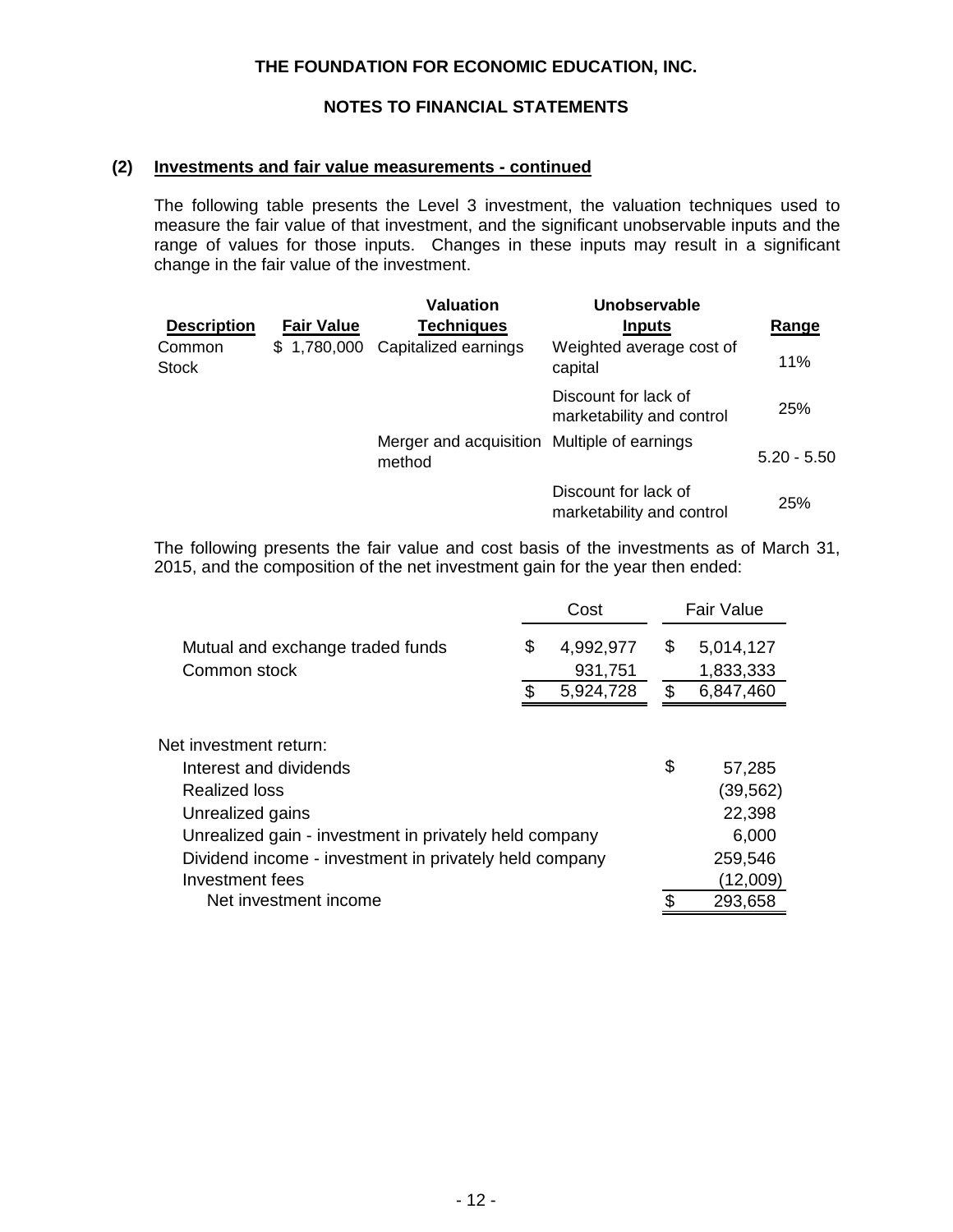## **NOTES TO FINANCIAL STATEMENTS**

#### **(3) Temporarily restricted net assets**

Temporarily restricted net asset are restricted either by time or for future programs. Temporarily restricted net assets are maintained in segregated investment accounts when required by the donor. These restrictions are classified as follows at March 31, 2015:

| <b>Western Mass. Discussion</b>                     | \$<br>17,251  |
|-----------------------------------------------------|---------------|
| <b>Whitman Scholarships</b>                         | 33,890        |
| <b>Eugene Thorpe Award</b>                          | 26,090        |
| <b>Hecht Foundation - Summer Seminars</b>           | 132,623       |
| North American Foundation - unrestricted multi-year | 194,217       |
| <b>Rupe Debate Award</b>                            | 56,429        |
| <b>Patterson Family Foundation</b>                  | 10,000        |
| Beneficial trust (Note 5)                           | 26,174        |
|                                                     | \$<br>496,674 |

#### **(4) Endowment funds and permanently restricted net assets**

Permanently restricted net assets include contributions and grants specified by the donors to be used for endowment, and consisted of the following as of March 31, 2015. These investments are held for long-term purposes and are recorded in noncurrent investments and investments held in trust on the statements of net assets.

The following is a brief summary of the stipulations of the donor for the previously mentioned endowment funds:

- a. The Berkheimer Endowment requires that income generated from the endowment is first added to corpus up to the CPI index of the fund and the remaining balance is to be used for unrestricted purposes.
- b. The Krogdahl Trust does not restrict the use of income generated and therefore, can be used for unrestricted purposes.
- c. The Maughmer bequest requires that 20% of net earnings be expended for agreedupon projects of the Foundation for Economic Education-Maughmer Fund, located at Washington State University. The remaining 80% of net earnings is required to be expended by the Foundation on the education of students in the Mountain and/or in the Pacific States.
- d. The Warren Trust does not restrict the use of income generated and therefore, can be used for unrestricted purposes. The corpus of the trust was equally divided between the Foundation and another not-for-profit Foundation. The funds are held in a separate investment account and the income generated, if any, is distributed in accordance with the trust. The Foundation's share of the corpus is reflected as permanently restricted net assets, and is reported as investment held in trust on the statement of financial position.
- e. The Charlene Barr Chalberg Endowment requires that the income generated from the endowment is to be used for "Charlene Barr Memorial Scholarships" to support high school students attending the Freedom 101 Program.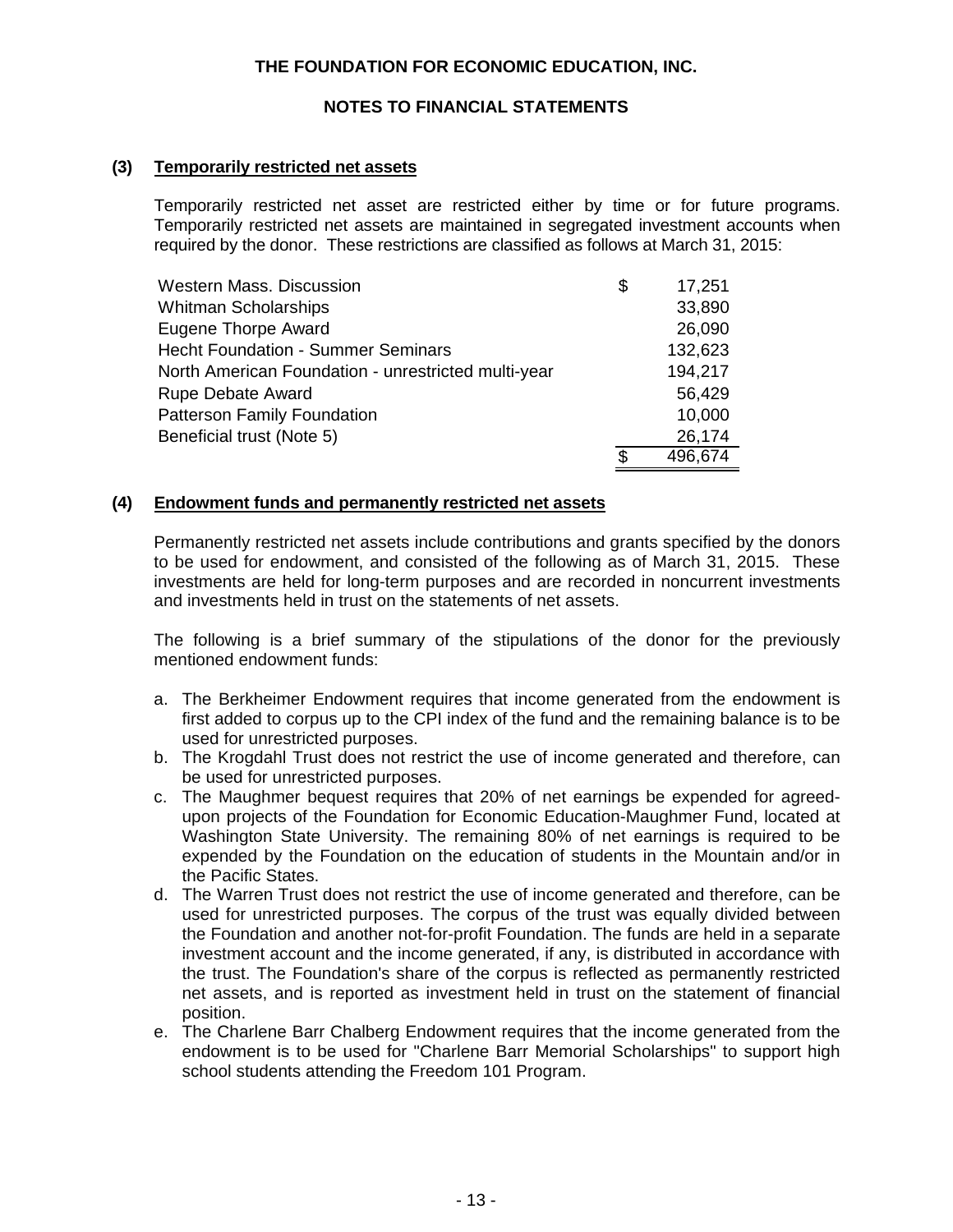## **NOTES TO FINANCIAL STATEMENTS**

### **(4) Endowment funds and permanently restricted net assets - continued**

The composition of endowment net assets is as follows as of March 31, 2015:

|                        | Unrestricted   |    | Temporarily<br>Restricted |    | Permanently<br>Restricted | <b>Total Endowment</b><br><b>Net Assets</b> |           |
|------------------------|----------------|----|---------------------------|----|---------------------------|---------------------------------------------|-----------|
| Berkheimer Endowment   | \$<br>(10,654) | \$ |                           | \$ | 159,230                   | \$                                          | 148,576   |
| Krogdahl Trust         | (466)          |    |                           |    | 31,561                    |                                             | 31,095    |
| Maughmer Bequest       | (7,750)        |    |                           |    | 1,100,075                 |                                             | 1,092,325 |
| Warren Trust           | (32, 907)      |    | -                         |    | 157.617                   |                                             | 124.710   |
| Charlene Barr Chalberg |                |    |                           |    |                           |                                             |           |
| Endowment              | (1,258)        |    |                           |    | 90,000                    |                                             | 88,742    |
|                        | (53,035)       | \$ |                           |    | 1,538,483                 | £.                                          | 1,485,448 |

Changes in endowment net assets for the year ended March 31, 2015 are as follows:

|                                                                            |  | Unrestricted        |    | Temporarily<br>Restricted | Permanently<br>Restricted | <b>Total Endowment</b><br>Net Assets |                                   |
|----------------------------------------------------------------------------|--|---------------------|----|---------------------------|---------------------------|--------------------------------------|-----------------------------------|
| Balances, March 31, 2014<br>Net investment income (loss)<br>Appropriations |  | (43,961)<br>(9,074) |    | 12.047<br>(12,047)        | 1,538,600<br>(117)        |                                      | 1,506,686<br>(9, 191)<br>(12,047) |
| Balances, March 31, 2015                                                   |  | (53,035)            | \$ | ۰                         | 1.538.483                 |                                      | 1,485,448                         |

#### **(5) Promises to give**

Unconditional promises to give consist of the following at March 31, 2015. Long-term promises to give have been discounted at a risk-adjusted rate of approximately 2%.

| Due in less than one year  | 230,000  |
|----------------------------|----------|
| Due in two to five years   | 115,000  |
|                            | 345,000  |
| Less: unamortized discount | (8, 159) |
|                            | 336,841  |
|                            |          |
| Current portion            | 223,846  |
| Noncurrent portion         | 112,995  |
|                            |          |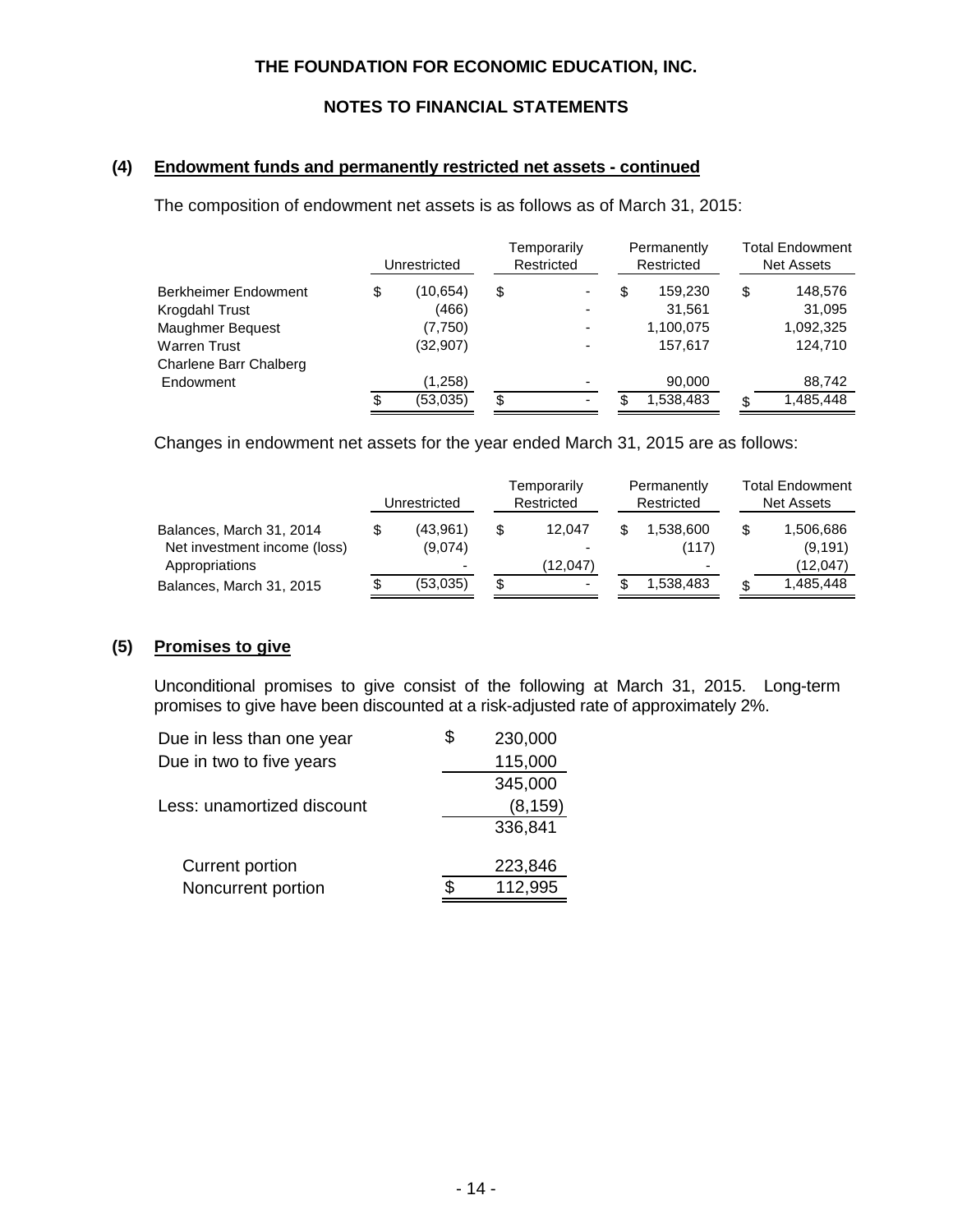### **NOTES TO FINANCIAL STATEMENTS**

## **(6) Beneficial trusts**

The Foundation is the beneficiary of a charitable remainder trust that is held and administered by others on its behalf. When the trust is terminated, the trust assets will be distributed to the Foundation. The trust assets held are reported at their fair value of \$26,174 with a cost basis of \$22,174 at March 31, 2015. The trust assets are not restricted by the grantor, but are recorded as temporarily restricted net assets pending the passage of time until trust termination, at which time the assets will be released from restriction. Net investment loss from the beneficial trust totaled \$1,809, including realized/unrealized gains and losses, interest income and investment fees, was reported in the statement of activities for the year ended March 31, 2015.

The Foundation is the beneficiary of two additional charitable remainder trusts that are held and administered by others on its behalf. The Foundation's right to these trust assets remains conditional, and therefore the Foundation's share of trust assets is not recorded on the statement of financial position. When the conditional status is changed such that the Foundation has an unconditional right to these trust assets, the related investments will be recorded on the statement of financial position. The Foundation received distributions from these two trusts approximating \$13,000 during 2015, and recognized this amount in investment income on the statement of activities.

## **(7) Charitable gift annuities**

On December 3, 2007, a charitable gift annuity agreement (split-dollar agreement) was executed by a donor with the Foundation. The donor provided the Foundation with a charitable gift of \$50,000 to establish a segregated investment account. An annual annuity payment of \$4,550, paid on a quarterly basis, was calculated using a 9.1% discount rate. The present value of the future annuity payments to the beneficiaries, using a 5.3481% actuarial rate, was \$9,101 at March 31, 2015. For the year ended March 31, 2015, payments of \$1,138 were made and interest expense of \$235 was reported on the statements of activities. Past due quarterly payments totaling \$3,413 were made in June 2015. During 2015, the Foundation was required to record an additional obligation under this agreement due to changes in the actuarial assumptions related to the beneficiary. An additional liability of \$5,688 was recorded to estimate future quarterly payments through June 2016.

On December 1, 2009, another charitable gift annuity agreement (split-dollar agreement) was executed by the same donor above with the Foundation. The donor provided the Foundation with a charitable gift of \$100,000. An annual annuity payment of \$8,700, paid on a quarterly basis, was calculated using an 8.7% discount rate. The present value of the future annuity payments to the beneficiaries, using a 5.129% actuarial rate, was \$14,650 at March 31, 2015. The present value is to be recalculated on annual basis and any adjustments are to be reported in the statement of activities. For the year ended March 31, 2015, payments of \$4,350 were made and interest expense of \$1,111 was reported on the statements of activities. Past due quarterly payments totaling \$4,350 were made in June 2015.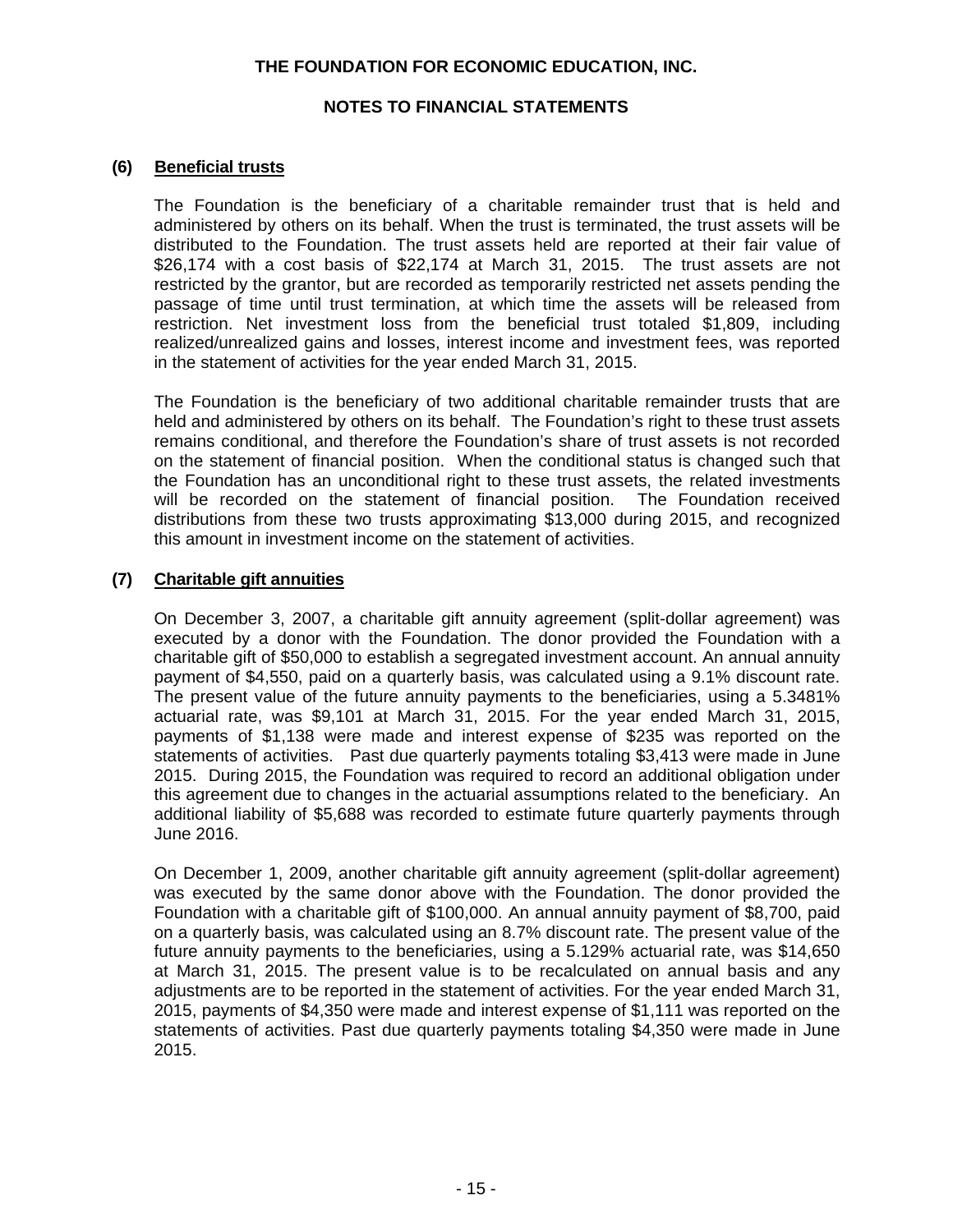## **NOTES TO FINANCIAL STATEMENTS**

## **(7) Charitable gift annuities - continued**

New York State required that the Foundation establish a reserve account for its charitable gift annuities. The Foundation has established a \$100,000 reserve account. The future maturities of the charitable gift annuities are as follows at March 31, 2015:

| 2016<br>2017 | \$<br>20,477<br>3,274 |
|--------------|-----------------------|
| Total        | \$<br>23,751          |

#### **(8) Building sale contract**

On January 26, 2011, the Foundation entered into a Purchase and Sale Agreement to sell its real property in Irvington, New York, for a price of \$3,100,000. The Purchaser's obligation to purchase was contingent upon securing certain approvals from local and state authorities (the "Approvals") necessary to develop a project of certain size on the property for use as an assisted living and memory care facility. Upon execution of the Agreement, the Purchaser remitted to an escrow account a non-refundable deposit of \$100,000, creditable against purchase price. This amount, together with interest thereon, was released to the Foundation (per the Agreement) after one year of the Approval Period had elapsed. Additional deposits were due under the Agreement, but were not remitted by the Purchaser. The Approvals were not secured from the related authorities as of March 31, 2013. Due to the uncertainty with respect to the securing of the Approvals, the Foundation did not record a receivable for the additional deposit required under the Agreement as of March 31, 2013.

On April 3, 2014, the Foundation and Purchaser amended Purchase and Sale Agreement, and the Purchaser then assigned their rights under the amended Purchase and Sale Agreement with the Foundation to a new purchaser (the "Assigned Purchaser"). The amended Purchase and Sale Agreement reduced the sales price to \$2,975,000, required non-refundable deposits payable on April 3, 2014 of \$500,000, removed the contingent provision with respect to the Approvals, and required closing by September 30, 2014. The Foundation received the required \$500,000 on April 3, 2014 and the closing took place on October 8, 2014, by subsequent agreement. Deferred revenue of \$100,188 relating to the non-refundable deposit with the prior Purchaser was recognized as building deposit revenue in the 2015 statement of activities in accordance with the terms of the amendment and assignment of the Purchase and Sale Agreement. The Foundation recognized a gain on sale of this property of approximately \$2,770,000 during 2015.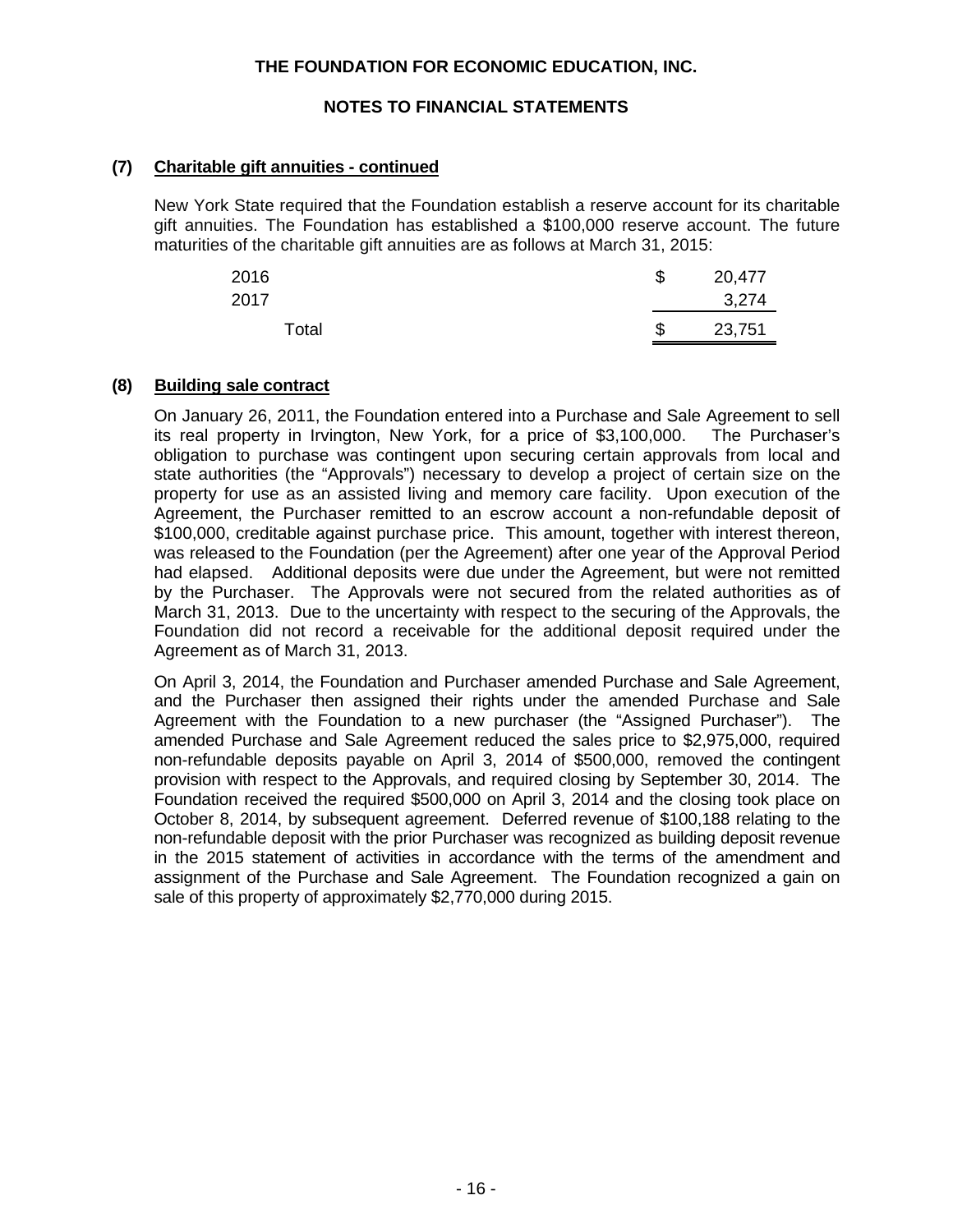## **NOTES TO FINANCIAL STATEMENTS**

## **(9) Property and equipment**

Property and equipment consist of the following:

| Cost                       |              |
|----------------------------|--------------|
| Leasehold improvements     | \$<br>27,268 |
| Software                   | 116,860      |
| Computer equipment         | 312,097      |
| Total cost                 | 456,225      |
| Accumulated depreciation   | 287,801      |
|                            |              |
| Net property and equipment | 168,424      |

## **(10) Retirement plan**

The Foundation sponsors a tax-deferred annuity plan under section 403 (b) of the Internal Revenue Code. All employees are eligible to participate in this plan, to which they may contribute any whole percentage of their salary up to the maximum permitted by law. During 2015, the Foundation contributed approximately \$24,000 to the trustee for the employee contributions to this plan.

## **(11) Leases**

The Foundation leases office facilities and equipment under various, long-term, noncancellable operating lease agreements expiring through March 2017. Approximate minimum lease payments under these operating leases are as follows:

| 2016<br>2017 | \$<br>72,400<br>13,100 |
|--------------|------------------------|
| Total        | \$<br>85,500           |

Rent expense, net of deferred lease incentive amortization and including common area maintenance charges, was approximately \$77,000 for the year ended March 31, 2015.

## **(12) Concentration of credit risk**

The Foundation maintains cash balances at several financial institutions and brokerage firms. The cash accounts at each of these financial institutions are insured by the Federal Deposit Insurance Corporation up to \$250,000. At March 31, 2015, the uninsured cash balance, including cash balances at a brokerage firm, was approximately \$601,000.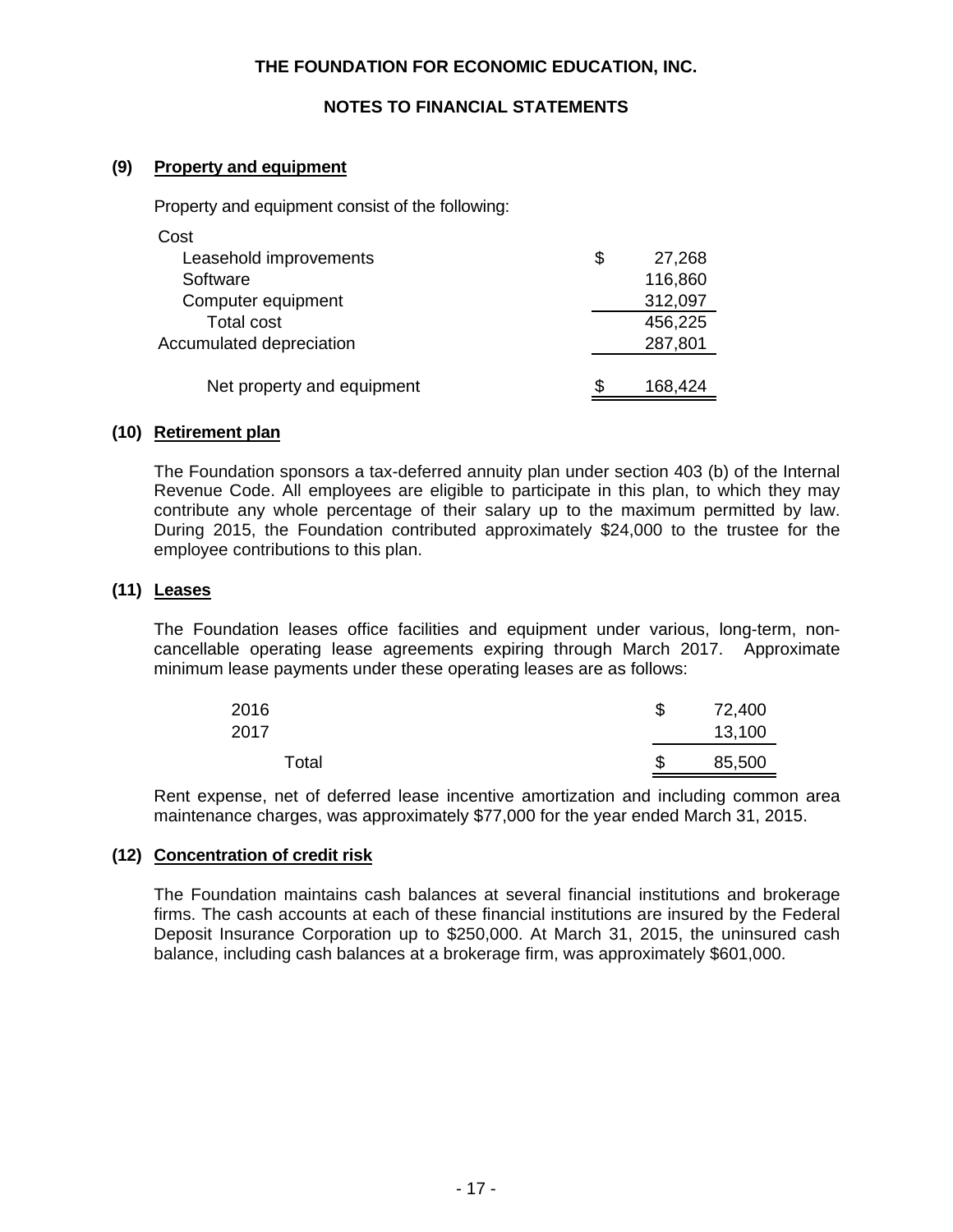## **NOTES TO FINANCIAL STATEMENTS**

## **(13) Prior period adjustments**

As discussed in Note 6, the Foundation is named as a beneficiary for two charitable remainder trusts that provide a conditional right to trust assets. The Foundation's right to benefits from these trusts is conditional due to the trustee retaining the right to change the designated beneficiary at any time and due to other beneficiaries having the ability to access trust corpus that may have significant impact on trust assets. Previously issued financial statements reflected the beneficial interest in these trusts as assets and a component of temporarily restricted net assets. In 2015, the Foundation recorded a prior period adjustment which simultaneously reduced the beneficial interest in trusts and temporarily restricted net assets by \$567,187 as of March 31, 2014. In addition, the Foundation recorded an adjustment to properly classify net asset balances for endowments whose fair value was less than the original endowment contribution. The effect of this adjustment simultaneously increased permanently restricted net assets and decreased unrestricted net assets by \$29,243 as of March 31, 2014.

#### **(14) Subsequent events**

The Company has evaluated subsequent events through October 20, 2015, which is the date the financial statements were available to be issued.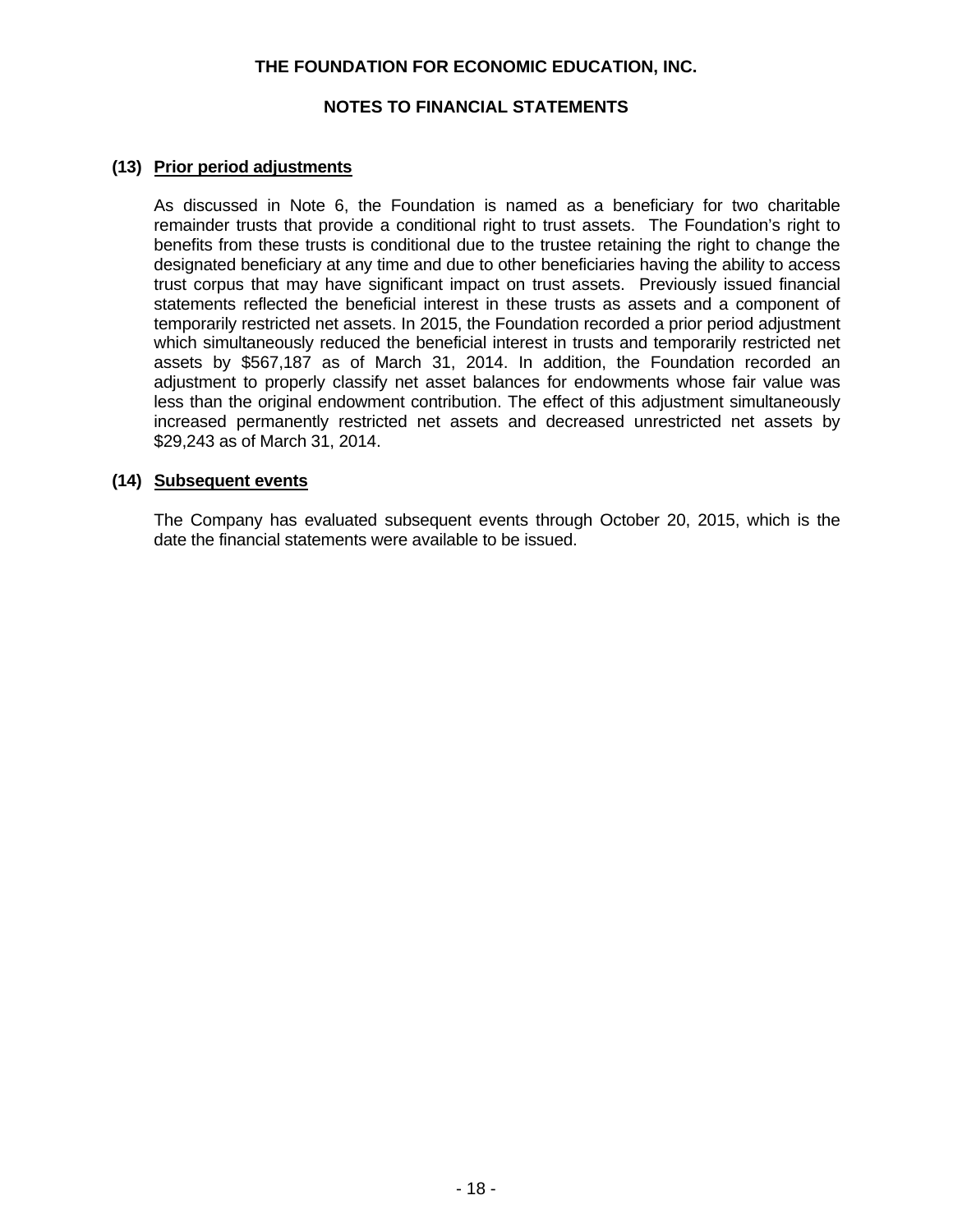

**Mayer Hoffman McCann P.C. An Independent CPA Firm**

One Overton Park 3625 Cumberland Blvd. SE, Suite 800 Atlanta, Georgia 30339 770-858-4500 ph 770-858-4501 fx www.mhm-pc.com

## **INDEPENDENT AUDITORS' REPORT ON ADDITIONAL INFORMATION**

To the Board of Trustees

## **THE FOUNDATION FOR ECONOMIC EDUCATION, INC.**

We have audited the financial statements of the Foundation for Economic Education, Inc. as of and for the year ended March 31, 2015, and have issued our report thereon dated October 20, 2015, which contained an unmodified opinion on those financial statements. Our audit was performed for the purpose of forming an opinion on the financial statements as a whole. The schedule of functional expenses is presented for purposes of additional analysis and is not a required part of the financial statements. Such information is the responsibility of management and was derived from and relates directly to the underlying accounting and other records used to prepare the financial statements. The information has been subjected to the auditing procedures applied in the audit of the financial statements and certain additional procedures, including comparing and reconciling such information directly to the underlying accounting and other records used to prepare the financial statements or to the financial statements themselves, and other additional procedures in accordance with auditing standards generally accepted in the United States of America. In our opinion, the information is fairly stated, in all material respects, in relation to the financial statements as a whole.

Mayer Hoffman McCann P.C.

Atlanta, Georgia October 20, 2015